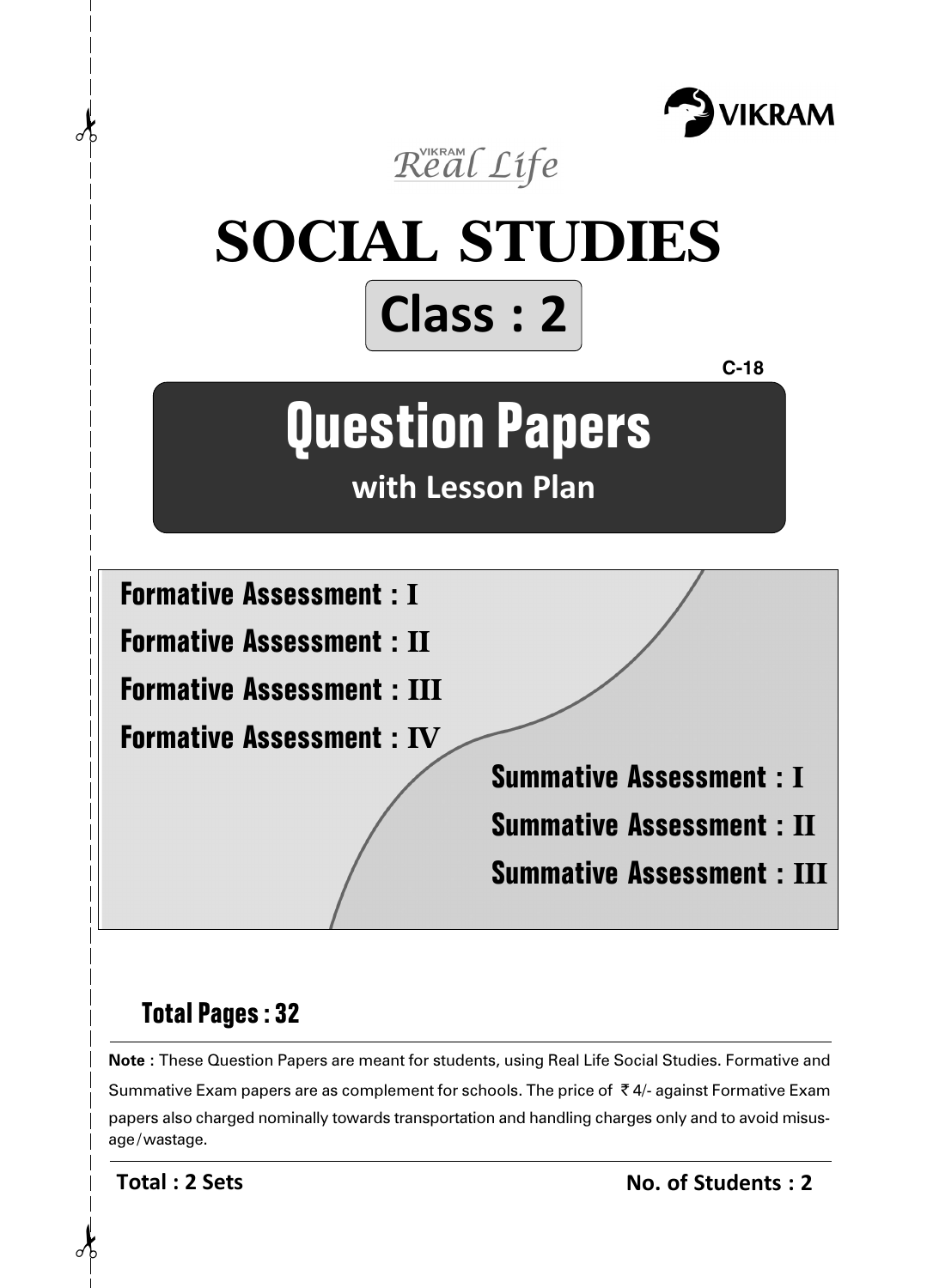| <b>LESSON PLAN</b><br>CLASS: 2 |                    |                                 |  |  |
|--------------------------------|--------------------|---------------------------------|--|--|
|                                |                    | <b>Real Life Social Studies</b> |  |  |
|                                | <b>Months</b>      | <b>Lessons</b>                  |  |  |
| $FA - I$                       | $June - July$      | Lessons: 1 - 4                  |  |  |
| $FA - II$                      | August             | Lesson: $5 - 7$                 |  |  |
| $SA - I$                       | September          | Lessons: $1-8$                  |  |  |
| $FA - III$                     | October – November | Lesson: 9 - 11                  |  |  |
| $SA - II$                      | December           | Lessons: 1 - 15                 |  |  |
| $FA - IV$                      | January - February | Lesson: 16 - 20                 |  |  |
|                                | <b>March</b>       | Revision                        |  |  |
| $SA - III$                     | April              | Lessons: $1 - 23$               |  |  |
|                                |                    |                                 |  |  |
|                                |                    |                                 |  |  |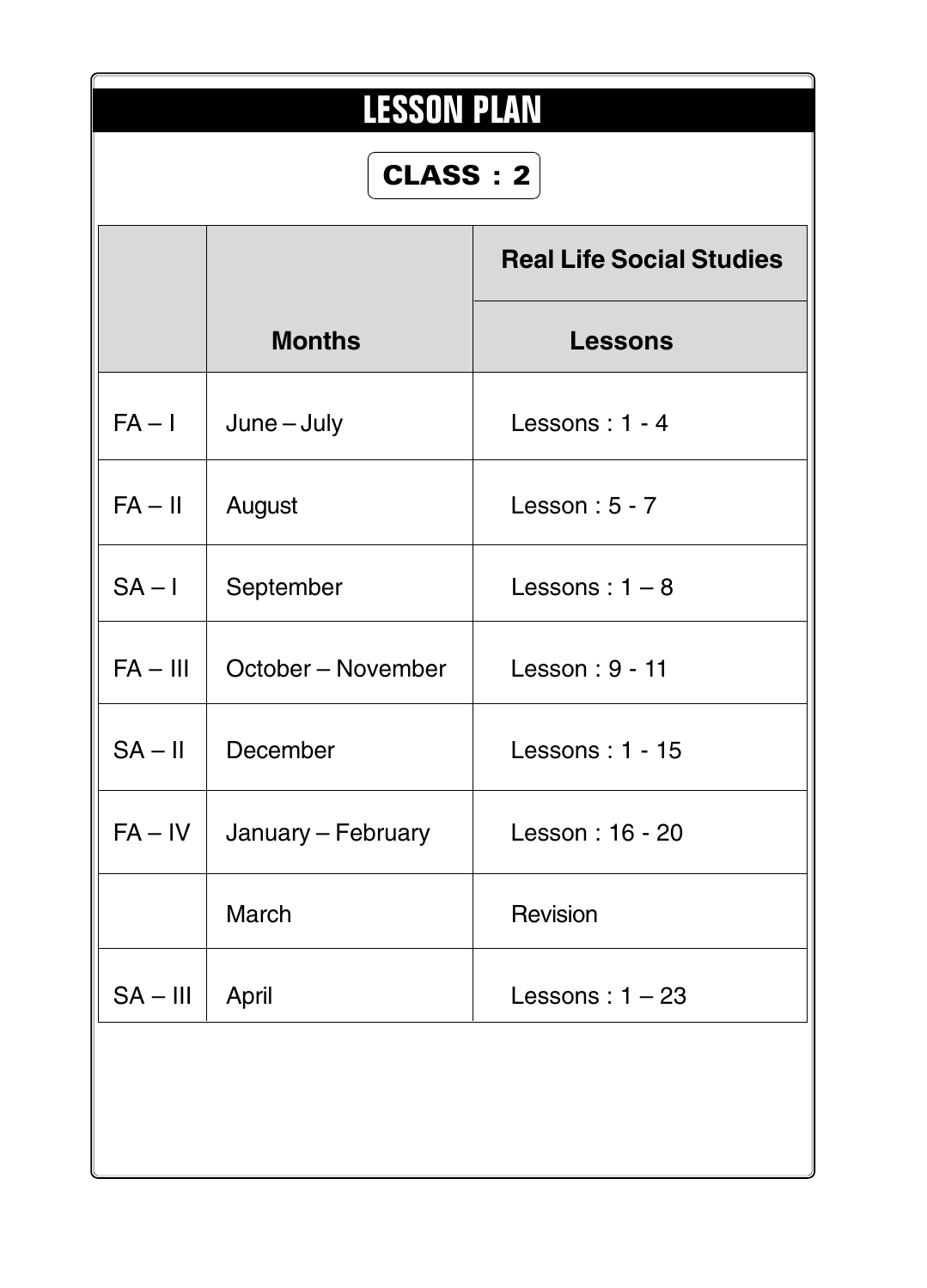|      | <b>Real Life</b><br><b>Social Studies</b><br><b>Text Book</b> | $C - 18$<br><b>FORMATIVE ASSESSMENT - I</b>                          |               |                 |                     |
|------|---------------------------------------------------------------|----------------------------------------------------------------------|---------------|-----------------|---------------------|
|      | Syllabus:<br>(1 to 4 Lessons)                                 | Class - 2 : Vikram Real Life Social Studies                          |               |                 | 25                  |
|      | (Pg. No.s: $5 - 24$ )                                         | Time: 1 Hour]                                                        |               | [Max. Marks: 25 |                     |
|      | Name:                                                         |                                                                      | <b>Class:</b> | <b>Section:</b> | <b>Roll No.</b>     |
|      |                                                               | I. Answer the following questions.                                   |               |                 | $(5 \times 2 = 10)$ |
|      |                                                               | 1. What are the energy giving foods?                                 |               |                 |                     |
|      |                                                               |                                                                      |               |                 |                     |
|      |                                                               |                                                                      |               |                 |                     |
|      | 2. What do weavers do?                                        |                                                                      |               |                 |                     |
| Ans. |                                                               |                                                                      |               |                 |                     |
|      |                                                               |                                                                      |               |                 |                     |
|      | 3. Who is a mason?                                            |                                                                      |               |                 |                     |
|      |                                                               |                                                                      |               |                 |                     |
|      |                                                               |                                                                      |               |                 |                     |
|      | 4. Who are neighbours?                                        |                                                                      |               |                 |                     |
| Ans. |                                                               |                                                                      |               |                 |                     |
|      |                                                               |                                                                      |               |                 |                     |
|      |                                                               | 5. How should all the people in a neighbourhood live?                |               |                 |                     |
|      |                                                               |                                                                      |               |                 |                     |
|      |                                                               |                                                                      |               |                 |                     |
|      |                                                               | II. Fill in the blanks with the words given below.                   |               |                 | $(5 \times 1 = 5)$  |
|      |                                                               | electrician, architect, rain, slopy, beautiful.                      |               |                 |                     |
|      |                                                               | 1. The neighbourhood should be kept clean and                        |               |                 |                     |
|      |                                                               | 2. House protects us from _______________                            |               |                 |                     |
|      |                                                               | 3. In rainy places houses have ________________ roofs.               |               |                 |                     |
|      |                                                               | 4. The _____________________ fits the wires and lights in the house. |               |                 |                     |
|      |                                                               | 5. The plan for the house is made by an ________________             |               |                 |                     |
|      | RL + Class - 2+ Social Studies                                |                                                                      | 1             |                 | <b>FA - I</b>       |

 $\frac{1}{1}$  $\frac{1}{1}$ 

 $\mathbf I$  $\mathbf I$  $\frac{1}{1}$ 

 $\frac{1}{1}$   $\frac{1}{1}$   $\frac{1}{1}$   $\frac{1}{1}$ 

 $\bar{\mathbf{I}}$  $\bar{\mathbf{I}}$  $\bar{\mathbf{I}}$ 

 $\overline{3}$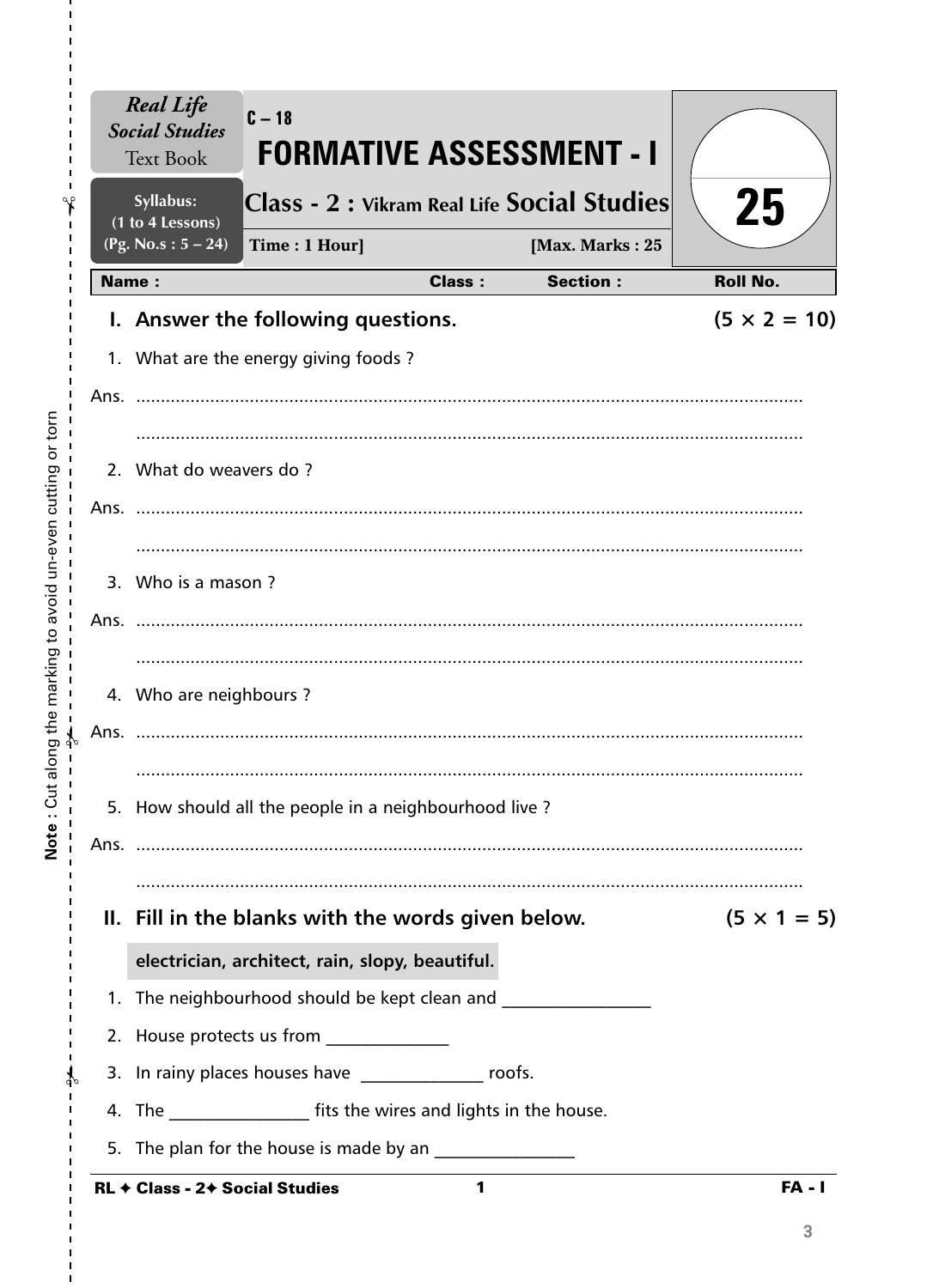| III. Write 'Yes' or 'No' in the boxes.     | $(6 \times 1 = 6)$                    |
|--------------------------------------------|---------------------------------------|
| 1. Vegetables, fruits are good for health. | $\begin{bmatrix} 1 & 1 \end{bmatrix}$ |
| 2. Big house is called a bungalow.         | $\begin{bmatrix} 1 & 1 \end{bmatrix}$ |
| 3. Cement is not used for building huts.   | $\begin{bmatrix} 1 & 1 \end{bmatrix}$ |
| 4. Fish, eggs and milk give us strength.   | $\begin{bmatrix} 1 & 1 \end{bmatrix}$ |
| 5. House is a basic need.                  | $\begin{bmatrix} 1 & 1 \end{bmatrix}$ |
| 6. Milk is good for children.              |                                       |

**IV. Identify the states of India with the dresses of the people of those states.**













**Rajasthan**







**Tamil Nadu**



**Andhra Pradesh**

★★★★★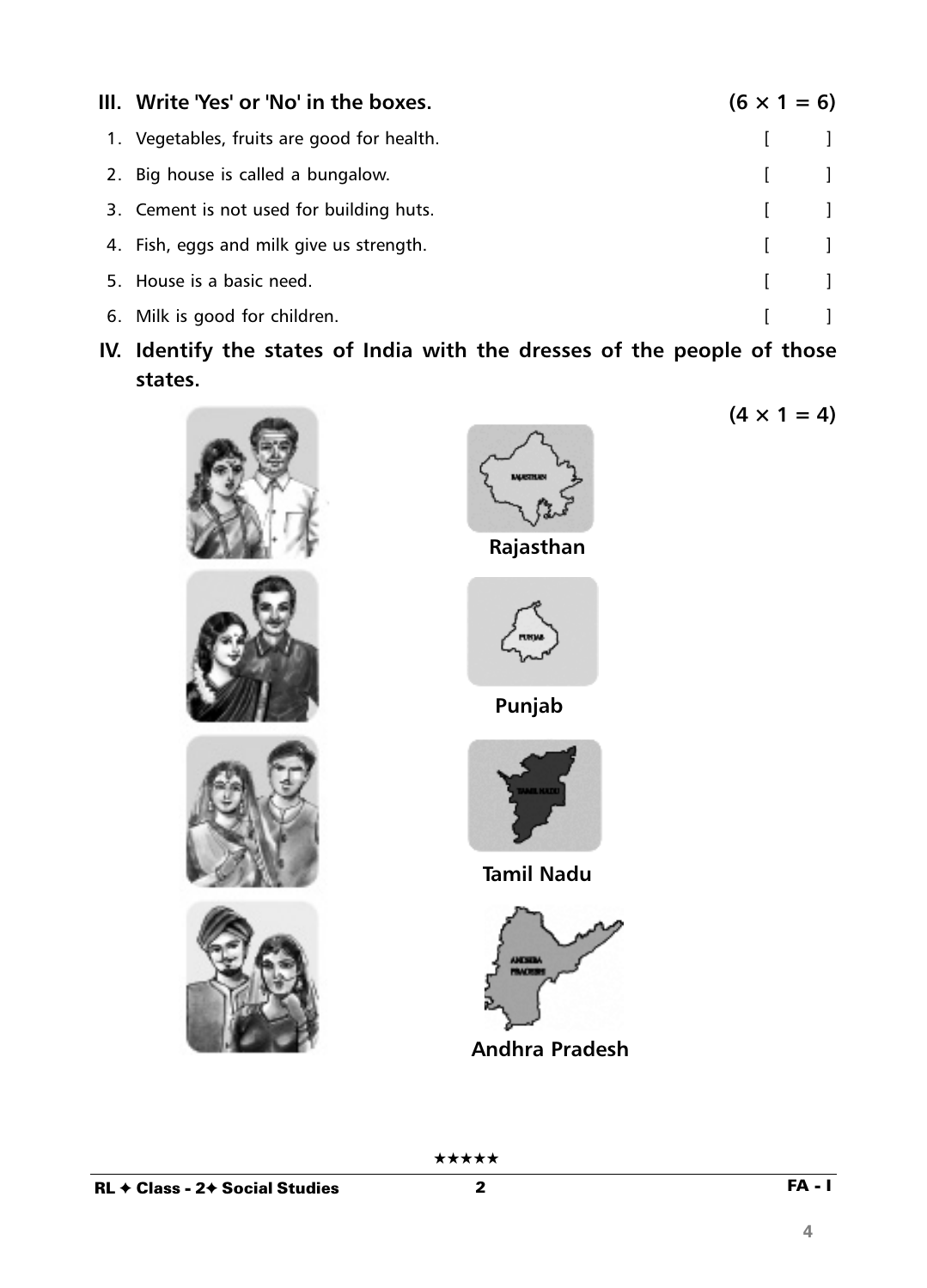|              | Syllabus:<br>(5 to 7 Lessons) |                                                               |               | Class - 2 : Vikram Real Life Social Studies | 25                  |
|--------------|-------------------------------|---------------------------------------------------------------|---------------|---------------------------------------------|---------------------|
|              | (Pg. No.s: $25 - 41$ )        | Time: 1 Hour]                                                 |               | [Max. Marks: 25                             |                     |
| <b>Name:</b> |                               |                                                               | <b>Class:</b> | <b>Section:</b>                             | <b>Roll No.</b>     |
|              |                               | I. Answer the following questions.                            |               |                                             | $(5 \times 2 = 10)$ |
|              |                               | 1. What is the name of your school?                           |               |                                             |                     |
|              |                               |                                                               |               |                                             |                     |
|              |                               |                                                               |               |                                             |                     |
|              | 2. Why are telegrams sent?    |                                                               |               |                                             |                     |
|              |                               |                                                               |               |                                             |                     |
|              |                               |                                                               |               |                                             |                     |
|              |                               | 3. How do firemen put out a fire?                             |               |                                             |                     |
|              |                               |                                                               |               |                                             |                     |
|              |                               |                                                               |               |                                             |                     |
|              |                               | 4. How can we send money to a person living in another place? |               |                                             |                     |
| Ans.         |                               |                                                               |               |                                             |                     |
|              |                               |                                                               |               |                                             |                     |
|              | 5. What is a Primary school?  |                                                               |               |                                             |                     |
|              |                               |                                                               |               |                                             |                     |
|              |                               |                                                               |               |                                             |                     |
|              |                               | II. Fill in the blanks with the words given below.            |               |                                             | $(4 \times 1 = 4)$  |
|              |                               | money order, market, Tailor, red.                             |               |                                             |                     |
|              |                               | 1. We go to the __________ to buy vegetables.                 |               |                                             |                     |
|              |                               | 2. The postbox is painted with colour.                        |               |                                             |                     |
|              |                               | 3. _________________ stitches the clothes.                    |               |                                             |                     |

I,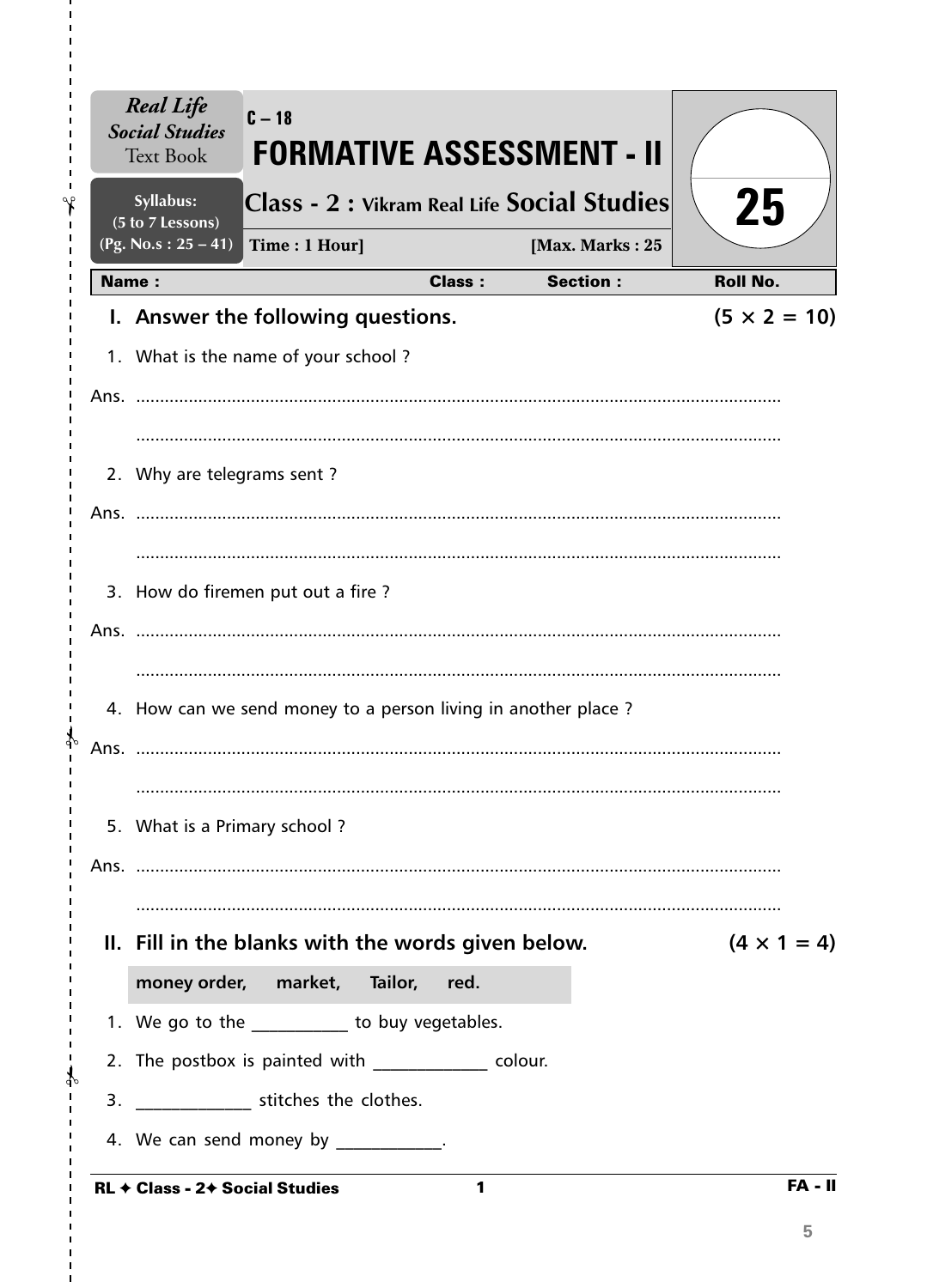**6**

- 1.  $P_{1}$   $r_{2}$  el
- 2.  $L_1$   $t_2$  er
- 3.  $S_$  a p

# **IV.** Match the following.  $(5 \times 1 = 5)$

| 1. Secondary schools        | $\sqrt{2}$ |       | a) in a bus                   |
|-----------------------------|------------|-------|-------------------------------|
| 2. All children             |            | $($ ) | b) obey the teachers          |
| 3. Deepak goes to school () |            |       | c) should go to school        |
| 4. Schools are              |            | $($ ) | d) have up to $10^{th}$ class |
| 5. Children                 |            |       | e) temples of learning        |

# **V.** Write 'True' or 'False'. (3  $\times$  1 = 3)

- 1. In our country all children are going to school.
- 2. We do not learn anything in the school.
- 3. We should respect our teachers.

★★★★★

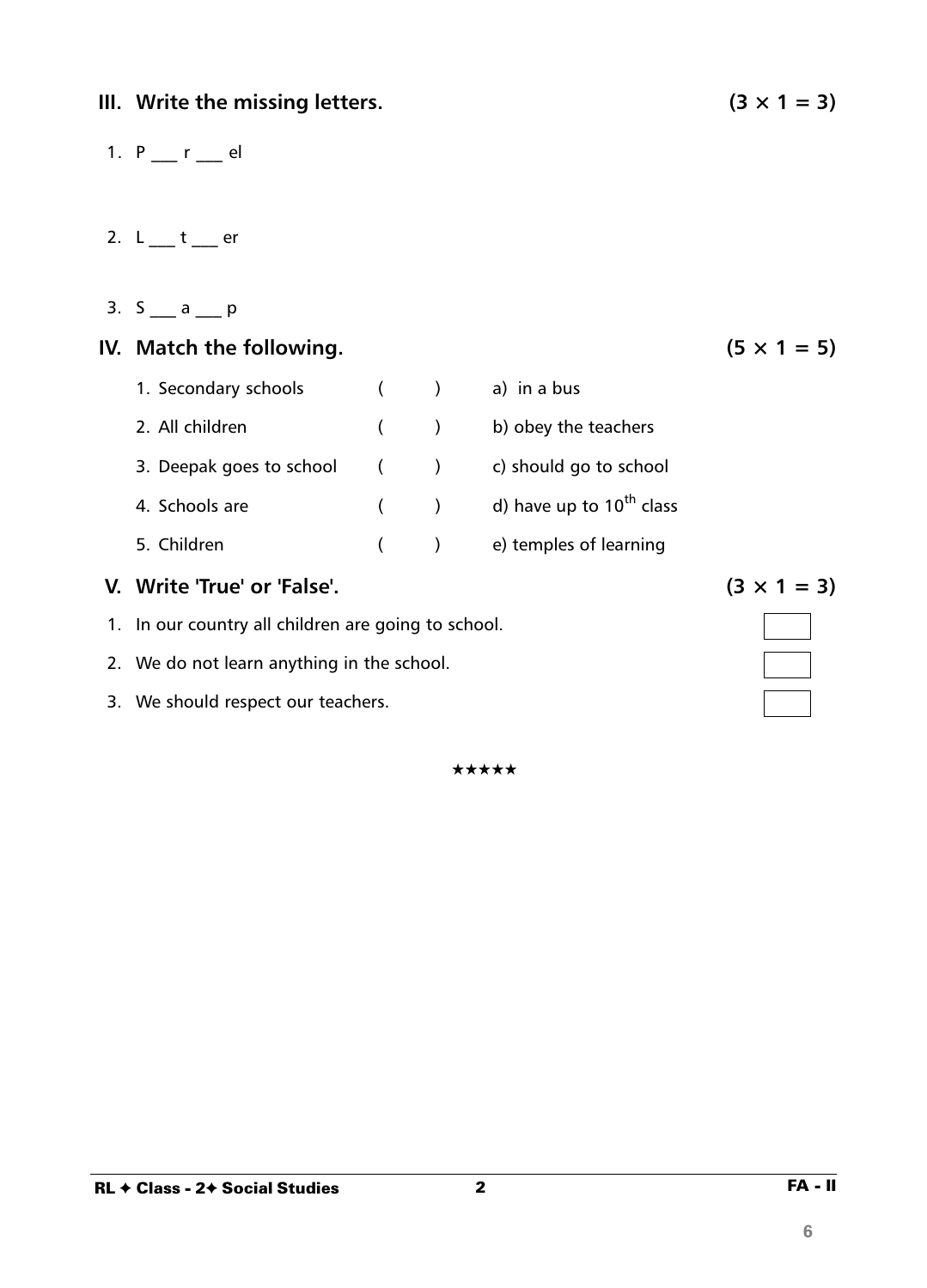|              | <b>Text Book</b><br>Syllabus:               |                                                                          |               | <b>FORMATIVE ASSESSMENT - III</b><br>Class - 2 : Vikram Real Life Social Studies | 25                  |
|--------------|---------------------------------------------|--------------------------------------------------------------------------|---------------|----------------------------------------------------------------------------------|---------------------|
|              | (9 to 11 Lessons)<br>(Pg. No.s: $42 - 53$ ) | Time: 1 Hour]                                                            |               | [Max. Marks: 25                                                                  |                     |
| <b>Name:</b> |                                             |                                                                          | <b>Class:</b> | <b>Section:</b>                                                                  | <b>Roll No.</b>     |
|              |                                             | I. Answer the following questions.                                       |               |                                                                                  | $(5 \times 2 = 10)$ |
|              | 1. Where is Rajghat ?                       |                                                                          |               |                                                                                  |                     |
|              |                                             |                                                                          |               |                                                                                  |                     |
|              |                                             | 2. When is Ganesh worshipped?                                            |               |                                                                                  |                     |
|              |                                             |                                                                          |               |                                                                                  |                     |
|              |                                             |                                                                          |               |                                                                                  |                     |
|              |                                             | 3. How do Muslims greet each other on Id day?                            |               |                                                                                  |                     |
|              |                                             |                                                                          |               |                                                                                  |                     |
|              |                                             | 4. When is Christmas celebrated?                                         |               |                                                                                  |                     |
| Ans.         |                                             |                                                                          |               |                                                                                  |                     |
|              |                                             | 5. Who unfurls the National Flag on 15 <sup>th</sup> August at Red Fort? |               |                                                                                  |                     |
|              |                                             |                                                                          |               |                                                                                  |                     |
|              |                                             | II. Fill in the blanks with the words given below.                       |               |                                                                                  | $(4 \times 1 = 4)$  |
|              |                                             | Churches and houses, Gandhi, langar, of Ramzan                           |               |                                                                                  |                     |
|              |                                             | 1. Id is celebrated after ____________ month.                            |               |                                                                                  |                     |
| 2.           |                                             | _______________ are decorated on christmas day.                          |               |                                                                                  |                     |
|              |                                             | 3. The leader of our freedom movement was ____________                   |               |                                                                                  |                     |
|              |                                             | 4. Sikhs eat in ______________ On Guruparva.                             |               |                                                                                  |                     |

I,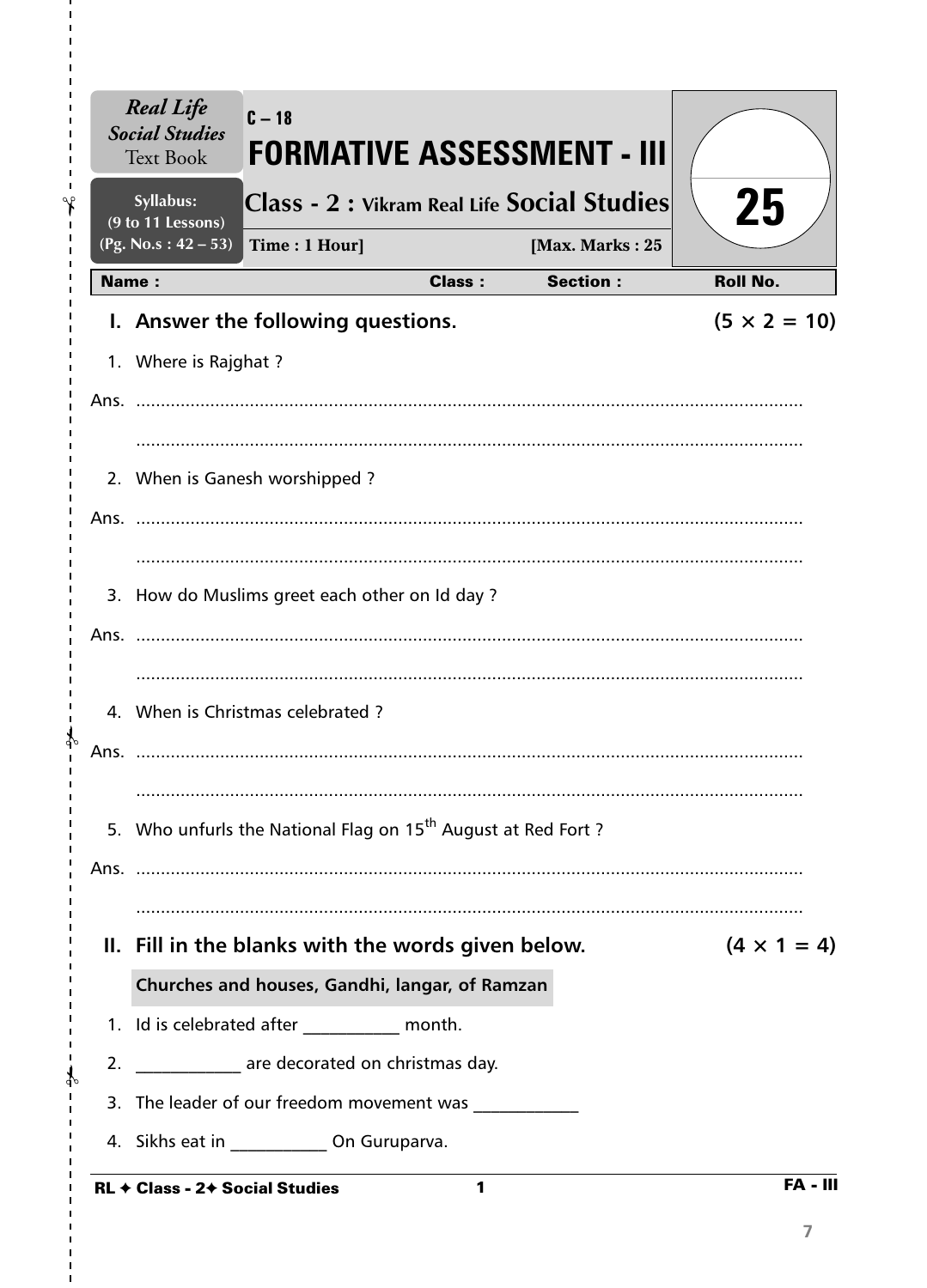| III. Write 'Yes' or 'No' in the boxes.                                            | $(4 \times 1 = 4)$ |                  |                  |  |
|-----------------------------------------------------------------------------------|--------------------|------------------|------------------|--|
| 1. Gandhiji died on 2nd October.                                                  |                    |                  |                  |  |
| 2. Indians have only one national festival.                                       |                    |                  |                  |  |
| 3. We won our freedom from the British.                                           |                    |                  |                  |  |
| 4. The president hoists the National Flag at Red Fort on 15 <sup>th</sup> August. |                    |                  |                  |  |
| IV. Match the following.                                                          | $(4 \times 1 = 4)$ |                  |                  |  |
| 1. Muslims offer prayers in ( ) a) For Christmas                                  |                    |                  |                  |  |
| 2. Christmas trees are arranged (Casable 1) b) Brings gifts                       |                    |                  |                  |  |
| 3. Guru Nanak was the founder of () c) Mosques                                    |                    |                  |                  |  |
| 4. Santa Claus                                                                    | $\left($           | $\left( \right)$ | d) Sikh religion |  |
| V. Fill the missinging letters in the following words.                            | $(3 \times 1 = 3)$ |                  |                  |  |
| 1. K t akalli                                                                     |                    |                  |                  |  |
| 2. F sti al                                                                       |                    |                  |                  |  |

\*\*\*\*\*

 $\overline{\mathbf{2}}$ 

3.  $C_{\frac{1}{2}}$  ac  $\frac{1}{2}$  ers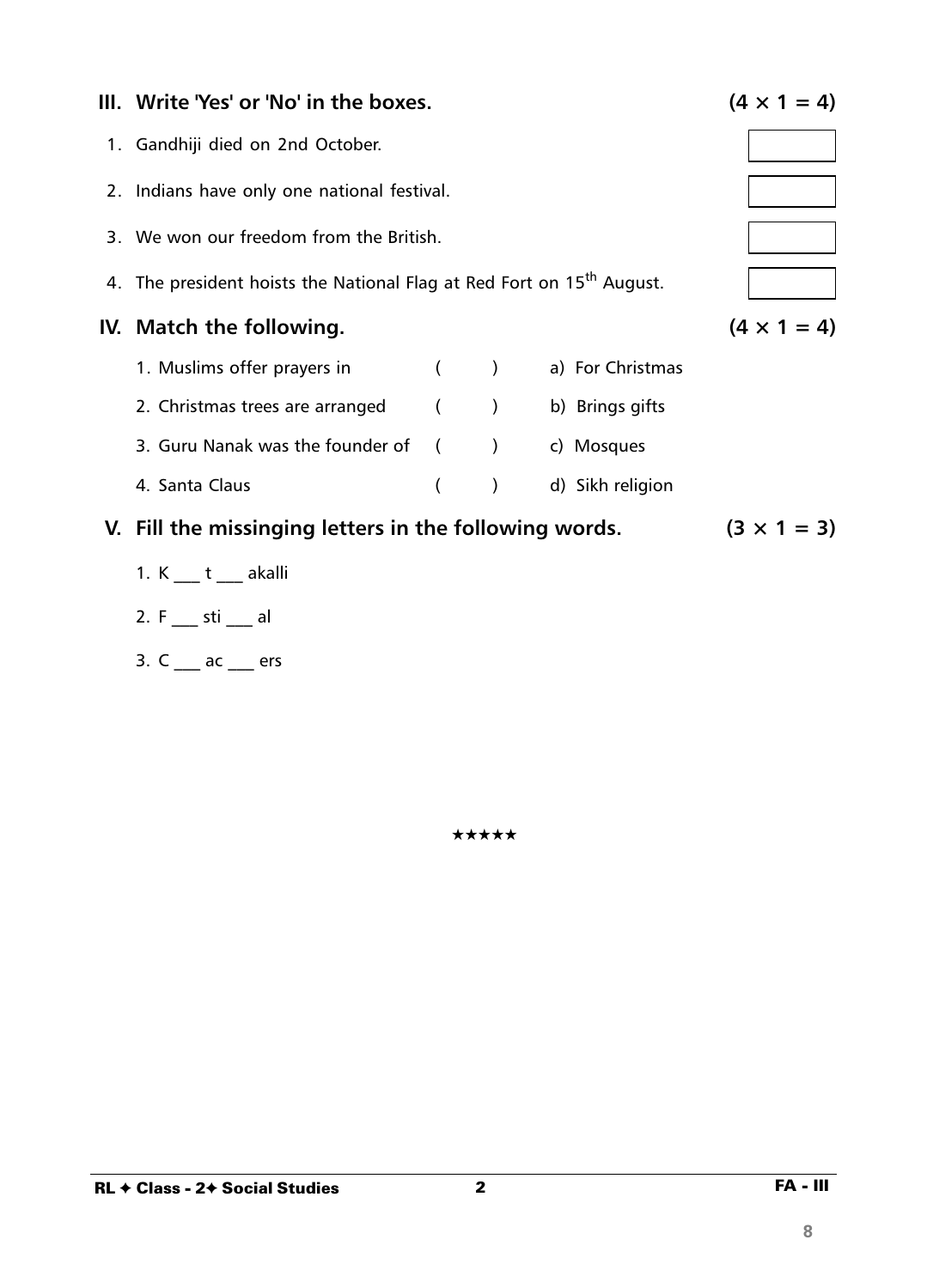|              | Syllabus:<br>(16 to 20 Lessons) |                                                          |               | Class - 2 : Vikram Real Life Social Studies | 25                                     |
|--------------|---------------------------------|----------------------------------------------------------|---------------|---------------------------------------------|----------------------------------------|
|              | (Pg. No.s: $66 - 84$ )          | Time: 1 Hour]                                            |               | [Max. Marks: 25<br><b>Section:</b>          |                                        |
| <b>Name:</b> |                                 |                                                          | <b>Class:</b> |                                             | <b>Roll No.</b><br>$(5 \times 2 = 10)$ |
|              |                                 | I. Answer the following questions.                       |               |                                             |                                        |
|              |                                 | 1. How was the wheel invented?                           |               |                                             |                                        |
|              |                                 |                                                          |               |                                             |                                        |
|              |                                 |                                                          |               |                                             |                                        |
|              |                                 | 2. What is the difference between a hill and a mountain? |               |                                             |                                        |
|              |                                 |                                                          |               |                                             |                                        |
|              |                                 |                                                          |               |                                             |                                        |
|              | 3. Why do we require water?     |                                                          |               |                                             |                                        |
|              |                                 |                                                          |               |                                             |                                        |
|              |                                 |                                                          |               |                                             |                                        |
|              |                                 | 4. Why do the seasons change?                            |               |                                             |                                        |
| Ans.         |                                 |                                                          |               |                                             |                                        |
|              |                                 |                                                          |               |                                             |                                        |
|              | 5. When does night start?       |                                                          |               |                                             |                                        |
|              |                                 |                                                          |               |                                             |                                        |
|              |                                 |                                                          |               |                                             |                                        |
|              |                                 | II. Fill in the blanks with right words given below      |               |                                             | $(4 \times 1 = 4)$                     |
|              |                                 | summer, plain, mountains, sledges.                       |               |                                             |                                        |
|              |                                 | 1. Early man used the ______________ to carry loads.     |               |                                             |                                        |
|              |                                 | 2. Many rivers start from ______________.                |               |                                             |                                        |
|              |                                 | 3. Spring is followed by _____________.                  |               |                                             |                                        |
|              |                                 | 4. Low and flat land is called ______________.           |               |                                             |                                        |

 $\mathbf{I}$ 

 $\blacksquare$ I. I, I.  $\mathbf{I}$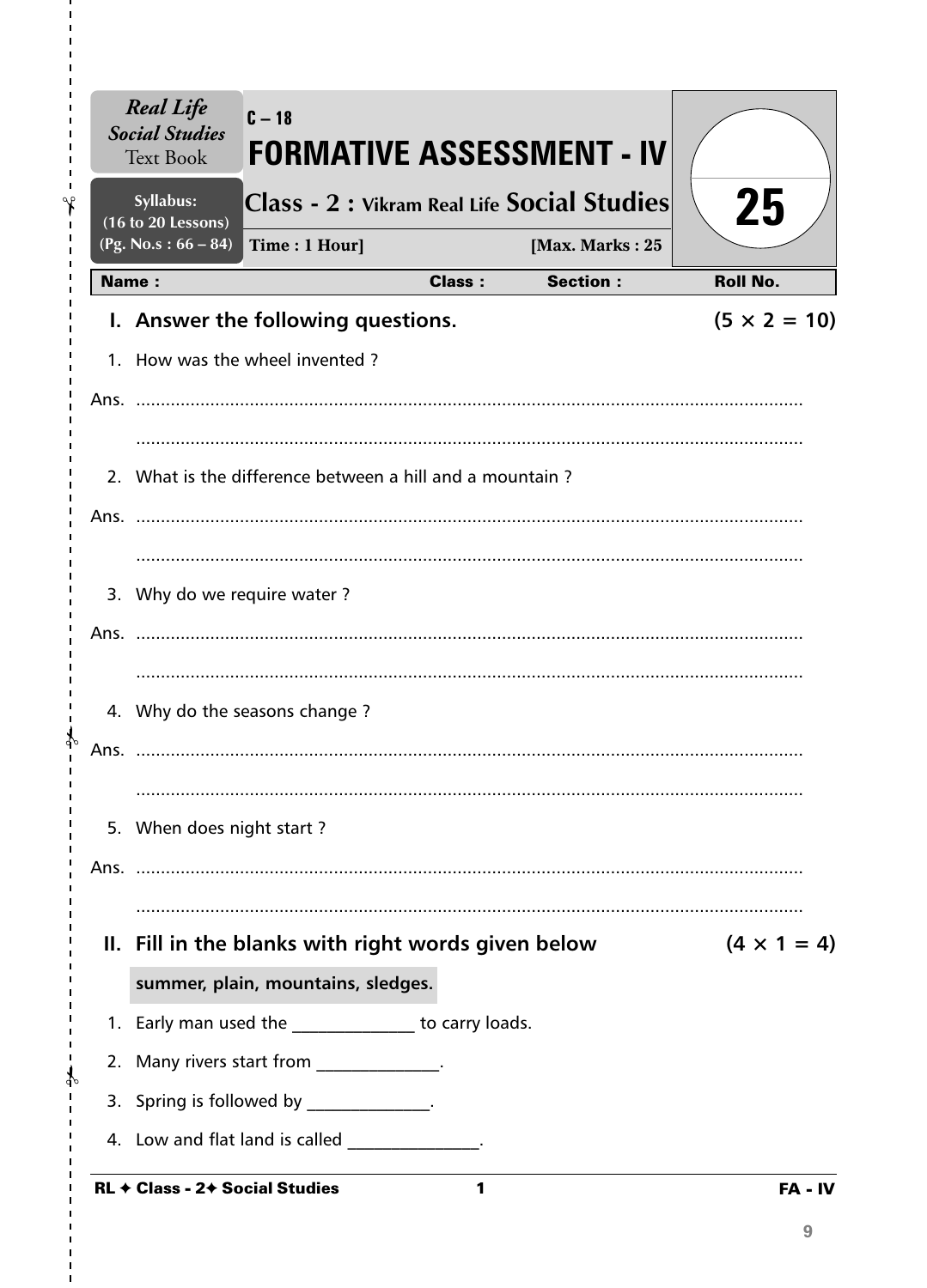

- $1. i e$
- 2.  $n$  \_\_ on
- 3.  $m$  \_\_ r \_\_ ing

★★★★★

 $\overline{\mathbf{2}}$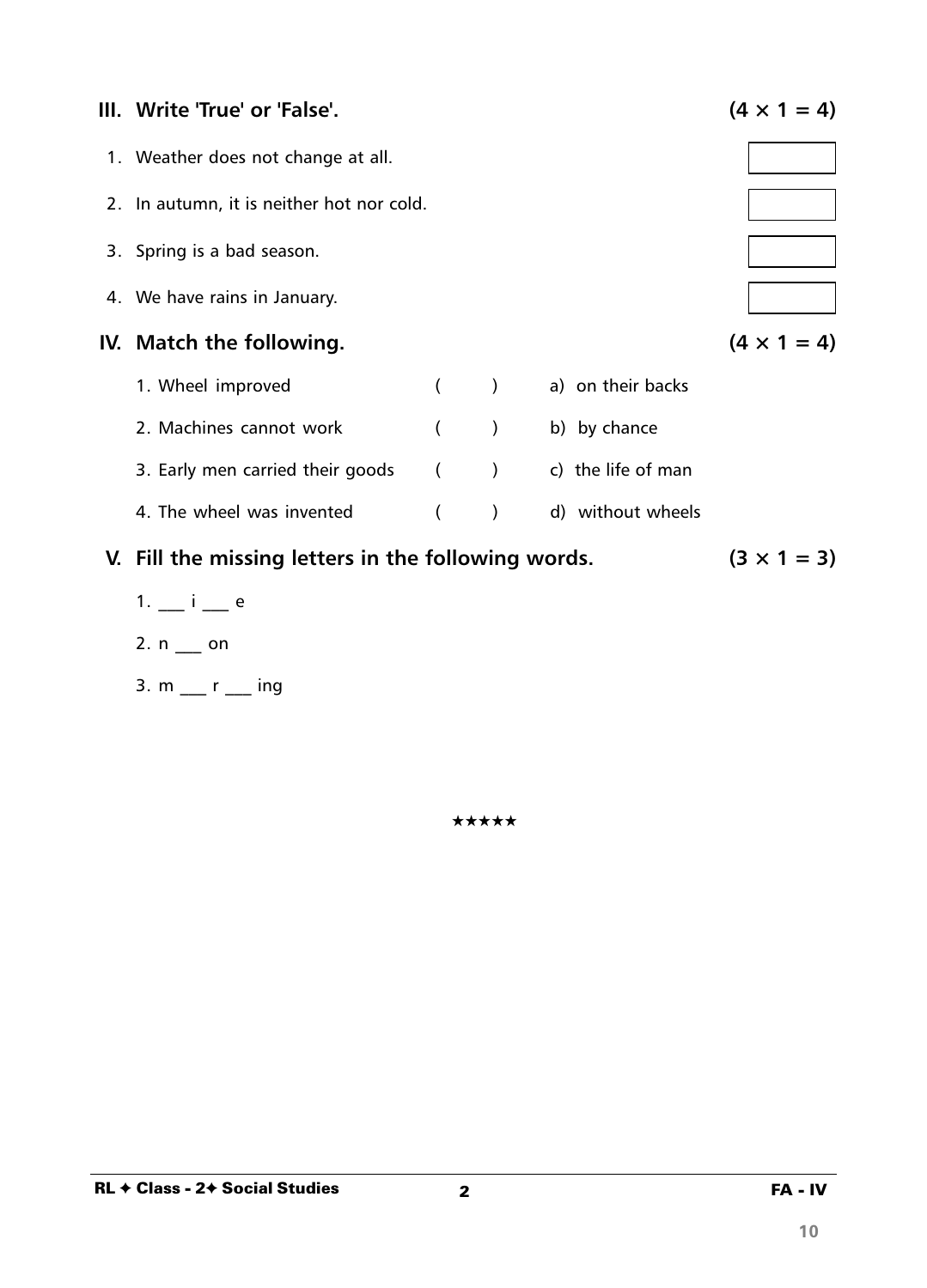|               |              | <b>Real Life</b><br><b>Social Studies</b><br><b>Text Book</b> | $C-18$<br><b>SUMMATIVE ASSESSMENT - I</b>              |               |                 |                      |
|---------------|--------------|---------------------------------------------------------------|--------------------------------------------------------|---------------|-----------------|----------------------|
| ∿             |              | Syllabus:<br>(1 to 8 Lessons)                                 | Class - 2 : Vikram Real Life Social Studies            |               |                 | 50                   |
|               |              | $(Pg. No.s: 5 - 41)$                                          | Time: $2\frac{1}{2}$ Hours]                            |               | [Max. Marks: 50 |                      |
|               | <b>Name:</b> |                                                               |                                                        | <b>Class:</b> | <b>Section:</b> | <b>Roll No.</b>      |
|               |              |                                                               | I. Answer the following questions.                     |               |                 | $(10 \times 3 = 30)$ |
|               |              |                                                               | 1. Which foods make us healthy?                        |               |                 |                      |
|               |              |                                                               |                                                        |               |                 |                      |
|               |              | 2. What does a tailor do?                                     |                                                        |               |                 |                      |
|               |              |                                                               |                                                        |               |                 |                      |
|               |              |                                                               | 3. How are letters sent to other places?               |               |                 |                      |
|               |              |                                                               |                                                        |               |                 |                      |
|               |              | 4. Who are neighbours?                                        |                                                        |               |                 |                      |
|               |              |                                                               |                                                        |               |                 |                      |
|               |              |                                                               | 5. Where are multistoreyed flats found?                |               |                 |                      |
|               |              |                                                               |                                                        |               |                 |                      |
|               |              |                                                               |                                                        |               |                 |                      |
|               |              |                                                               | 6. Which is the holy book of the christians?           |               |                 |                      |
|               |              |                                                               |                                                        |               |                 |                      |
|               |              |                                                               | 7. Where do we go to buy our requirements?             |               |                 |                      |
|               |              |                                                               |                                                        |               |                 |                      |
|               |              | 8. What is a primary school?                                  |                                                        |               |                 |                      |
|               |              |                                                               |                                                        |               |                 |                      |
|               |              | 9. Why are telegram sent?                                     |                                                        |               |                 |                      |
| $\mathcal{P}$ |              |                                                               |                                                        |               |                 |                      |
|               |              |                                                               | 10. How should all the people in a neighbourhood live? |               |                 |                      |
|               |              |                                                               |                                                        |               |                 |                      |
|               |              |                                                               | $C2 = 24 C2$                                           |               |                 | C A                  |

11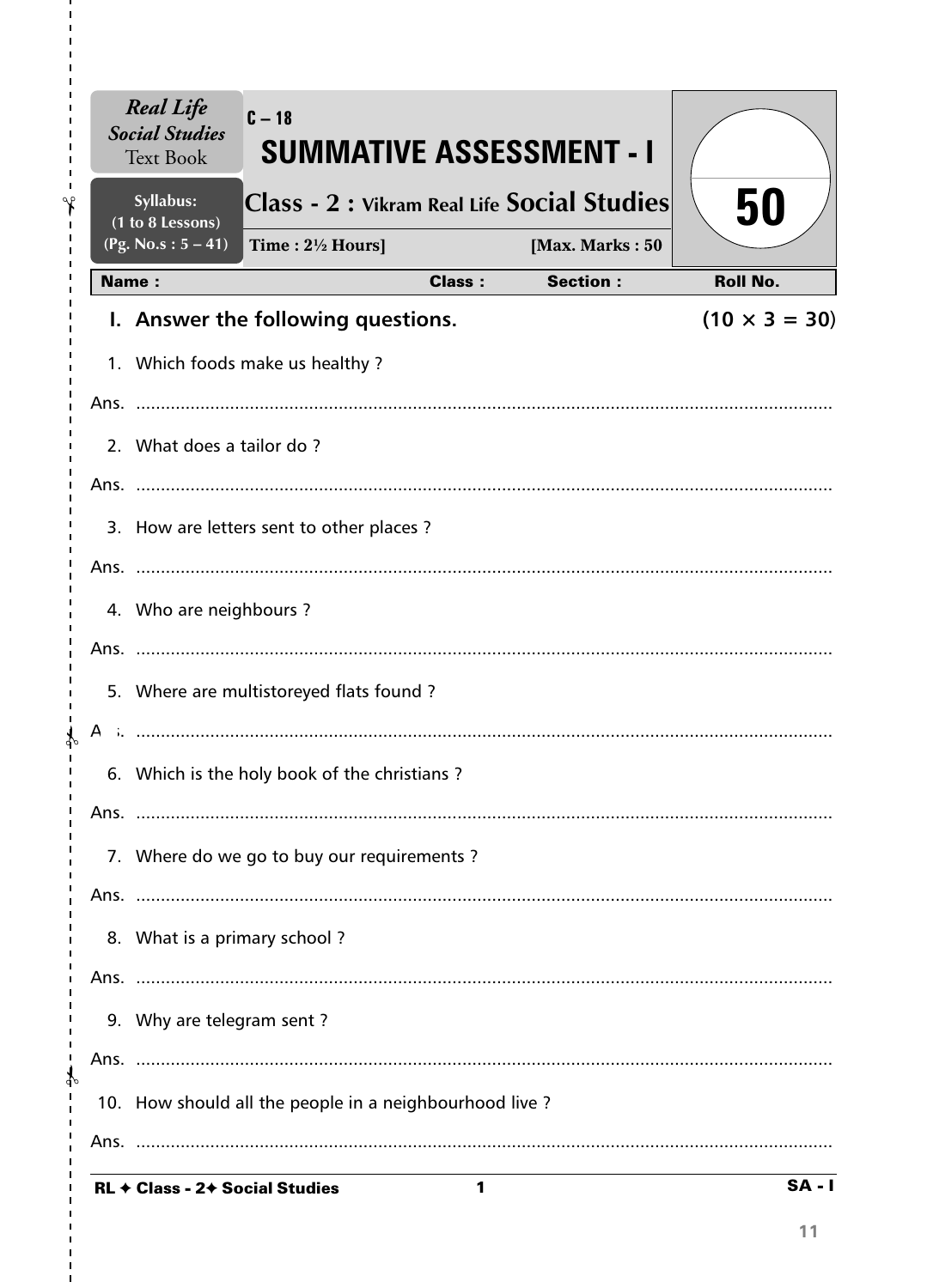| II. Write 'Yes' or 'No'                              |                          |               |                               | $(5 \times 1 = 5)$ |  |  |  |
|------------------------------------------------------|--------------------------|---------------|-------------------------------|--------------------|--|--|--|
| 1. Sugar builds our bones and muscles.               |                          |               |                               |                    |  |  |  |
| 2. Flats are found in villages.                      |                          |               |                               |                    |  |  |  |
| 3. Neighbourhood is a big family.                    |                          |               |                               |                    |  |  |  |
| 4. Children should attend school regularly.          |                          |               |                               |                    |  |  |  |
| 5. In our country all children are going to shcool.  |                          |               |                               |                    |  |  |  |
| III. Fill in the blanks.<br>$(5 \times 1 = 5)$       |                          |               |                               |                    |  |  |  |
| 1. We can send money by ____________.                |                          |               |                               |                    |  |  |  |
| 2. We find huts mostly in _____________.             |                          |               |                               |                    |  |  |  |
| 3. ______________ are chanted in temples.            |                          |               |                               |                    |  |  |  |
| 4. Good neighbours should _____________ one another. |                          |               |                               |                    |  |  |  |
| 5. We can ___________ money in post office.          |                          |               |                               |                    |  |  |  |
| IV. Write the missing letters.                       |                          |               |                               | $(5 \times 1 = 5)$ |  |  |  |
| 1. $t$ $\phantom{0}$ le $\phantom{0}$ ram            |                          |               |                               |                    |  |  |  |
| 2. $en$ $el$ $pe$                                    |                          |               |                               |                    |  |  |  |
| 3. $ae_{\_\_}o_{\_\_}$ lane                          |                          |               |                               |                    |  |  |  |
| 4. p __ r __ el                                      |                          |               |                               |                    |  |  |  |
| 5. $I_1$ $t_2$ er                                    |                          |               |                               |                    |  |  |  |
| V. Match the following.                              |                          |               |                               | $(5 \times 1 = 5)$ |  |  |  |
| 1. Secondary schools                                 | $\overline{\phantom{a}}$ | $\mathcal{E}$ | a) temples of learning        |                    |  |  |  |
| 2. All children                                      |                          | $\mathcal{C}$ | b) in a bus                   |                    |  |  |  |
| 3. Children should                                   |                          | $\mathcal{C}$ | c) have up to $10^{th}$ class |                    |  |  |  |
| 4. Deepak goes to school                             |                          | $\mathcal{E}$ | d) should go to school        |                    |  |  |  |
| 5. School are                                        |                          |               | e) obey the teachers          |                    |  |  |  |

 $2 \overline{\qquad S A - I}$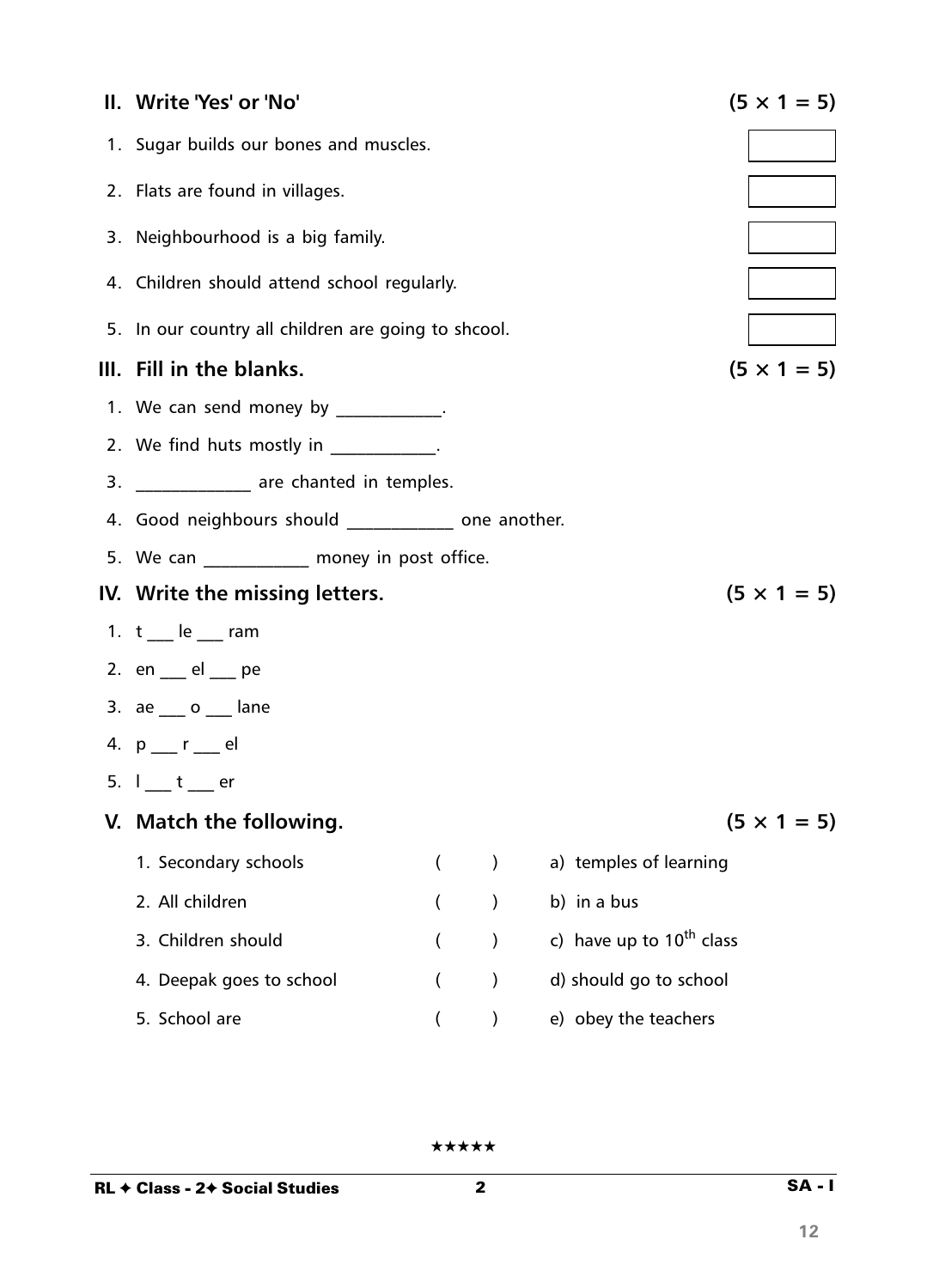|    | <b>Real Life</b><br><b>Social Studies</b><br><b>Text Book</b> | $C - 18$<br>SUMMATIVE ASSESSMENT - II                                                  |               |                 |                      |  |
|----|---------------------------------------------------------------|----------------------------------------------------------------------------------------|---------------|-----------------|----------------------|--|
|    | Syllabus:<br>(1 to 15 Lessons)                                | Class - 2 : Vikram Real Life Social Studies                                            |               |                 | 50                   |  |
|    | (Pg. No.s: $5 - 65$ )                                         | Time: $2\frac{1}{2}$ Hours]                                                            |               | [Max. Marks: 50 |                      |  |
|    | <b>Name:</b>                                                  |                                                                                        | <b>Class:</b> | <b>Section:</b> | <b>Roll No.</b>      |  |
|    |                                                               | I. Answer the following questions.                                                     |               |                 | $(10 \times 3 = 30)$ |  |
|    |                                                               | 1. Which foods are good for bones and muscles ?.                                       |               |                 |                      |  |
|    |                                                               | 2. Where are multistoreyed flats found?                                                |               |                 |                      |  |
|    |                                                               | 3. What is a neighbourhood ?.                                                          |               |                 |                      |  |
|    | 4. What is a secondary school?                                |                                                                                        |               |                 |                      |  |
|    | 5. Why are telegrams sent?                                    |                                                                                        |               |                 |                      |  |
|    | 6. Who controls the traffic on the road?                      |                                                                                        |               |                 |                      |  |
|    | 7. Where is Rajghat ?                                         |                                                                                        |               |                 |                      |  |
|    |                                                               | 8. When is Ganesh worshipped?                                                          |               |                 |                      |  |
|    |                                                               | 9. On which side of the road should we walk?                                           |               |                 |                      |  |
|    |                                                               | 10. What are the means of transport used in villages?                                  |               |                 |                      |  |
|    |                                                               | II. Choose the correct answer and write its letter in the brackets. $(5 \times 1 = 5)$ |               |                 |                      |  |
|    |                                                               | $\blacksquare$ The sun rises in the                                                    |               |                 |                      |  |
|    | a) west                                                       |                                                                                        | b) north      | c) east         |                      |  |
|    |                                                               | 2. Who makes the doors and windows?                                                    |               |                 |                      |  |
|    | a) carpenter                                                  |                                                                                        | b) plumber    | c) mason        |                      |  |
| 3. |                                                               | delivers the letters.                                                                  |               |                 | [<br>1               |  |
|    | a) postman                                                    |                                                                                        | b) doctor     | c) policeman    |                      |  |
|    |                                                               | 4. We go to the ________ to buy vegetables.                                            |               |                 | $\overline{[}$<br>1  |  |
|    | a) police station                                             |                                                                                        | b) market     | c) school       |                      |  |
|    | 5. We see pictures on                                         |                                                                                        |               |                 | $\mathbf{I}$         |  |
|    | a) T.V.                                                       |                                                                                        | b) camera     | c) radio        |                      |  |
|    |                                                               |                                                                                        |               |                 |                      |  |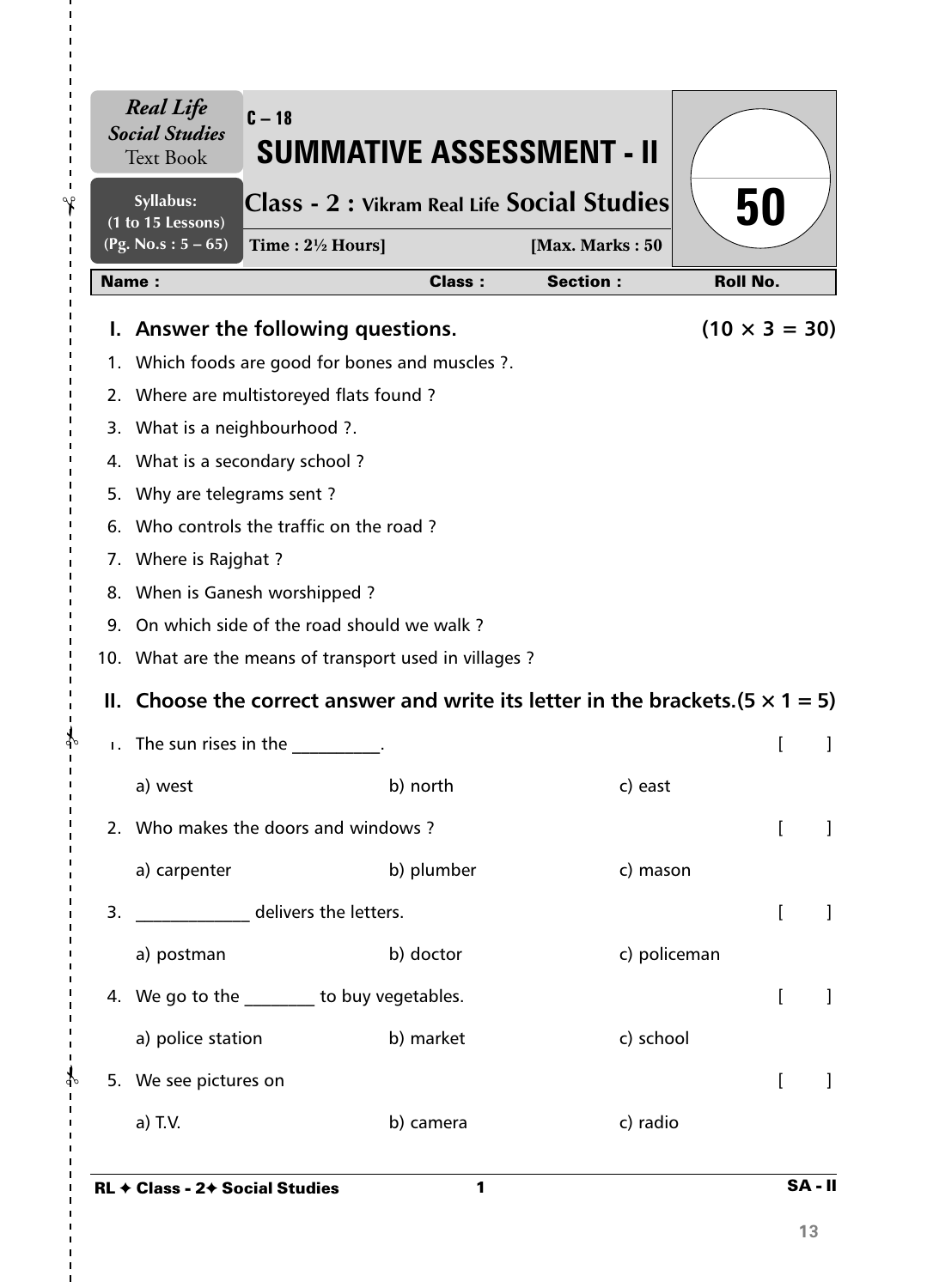#### **III.** Fill up the blanks.  $(5 \times 1 = 5)$

- 1. The post box is painted with \_\_\_\_\_\_\_\_\_\_.
- 2. Letters should be posted in a
- 3. We can send money by  $\frac{1}{2}$ .
- 4. We can money in post office.
- 5. \_\_\_\_\_\_\_\_\_\_\_ delivers the letters.

#### **IV.** Write "True or "False".  $(5 \times 1 = 5)$

- 1. We go to far off places on cycle.
- 2. Recreation can be had only by going on a picnic.
- 3. Gandhiji died on 2<sup>nd</sup> October.
- 4. We need recreation without any work.
- 5. We do not learn anything in the school.

#### **V.** Match the following.  $(5 \times 1 = 5)$

- 1. Buddhists
- 2. Hindus
- 3. Muslims
- 4. Sikhs
- 5. Christians

| ★★★★★ |  |  |
|-------|--|--|
|       |  |  |



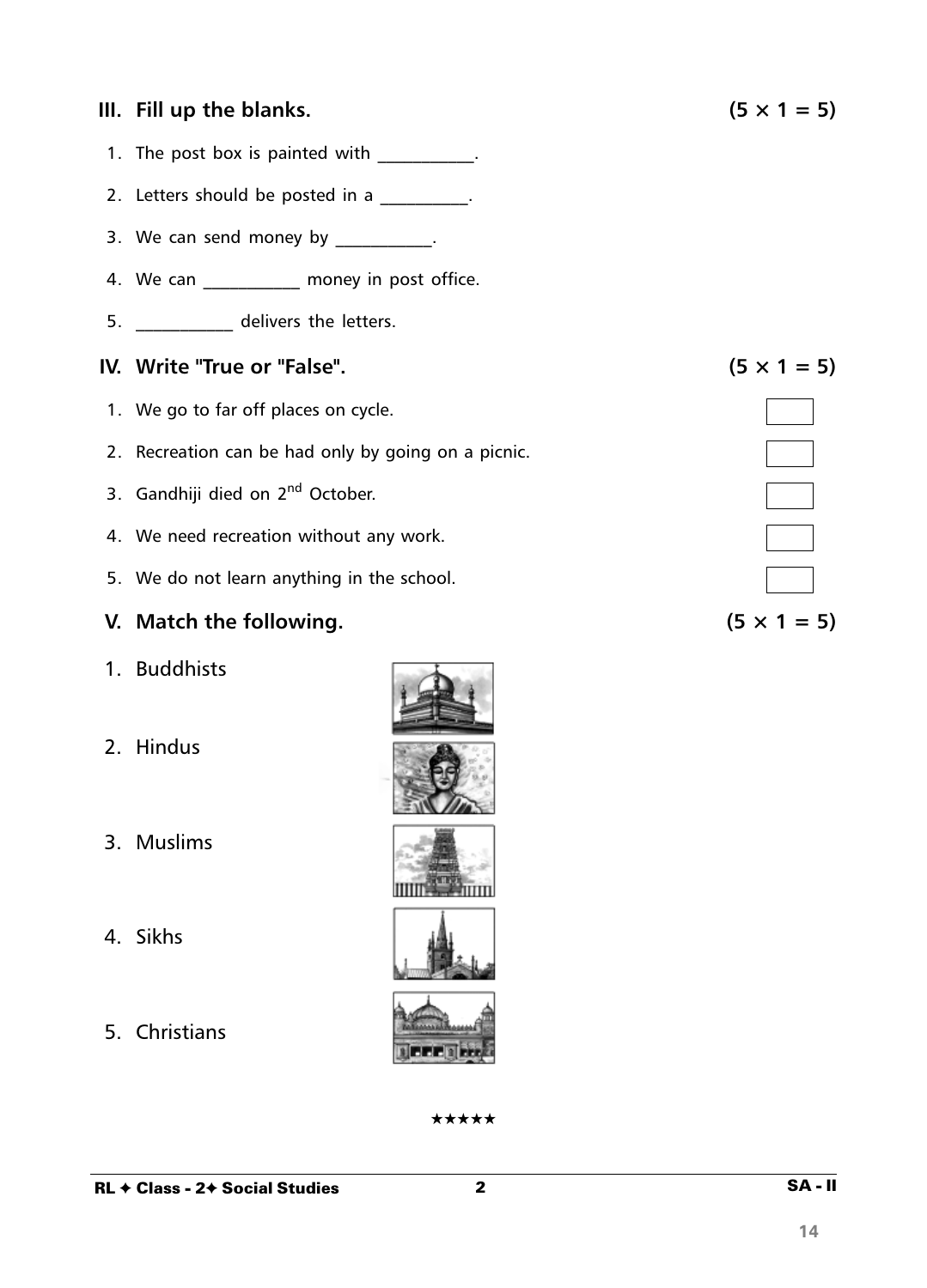|                    | <b>Real Life</b><br><b>Social Studies</b><br><b>Text Book</b> | $C - 18$                                   | <b>SUMMATIVE ASSESSMENT - III</b>                                                      |                 |                      |                 |
|--------------------|---------------------------------------------------------------|--------------------------------------------|----------------------------------------------------------------------------------------|-----------------|----------------------|-----------------|
| $\mathbf{\hat{r}}$ | Syllabus:<br>(1 to 23 Lessons)                                |                                            | Class - 2 : Vikram Real Life Social Studies                                            |                 | 50                   |                 |
| п.                 | $(Pg. No.s: 5 - 92)$                                          | Time : $2\frac{1}{2}$ Hours]               |                                                                                        | [Max. Marks: 50 |                      |                 |
|                    | <b>Name:</b>                                                  |                                            | <b>Class:</b>                                                                          | <b>Section:</b> | <b>Roll No.</b>      |                 |
|                    |                                                               | I. Answer the following questions.         |                                                                                        |                 | $(10 \times 2 = 20)$ |                 |
|                    | 1. How is silk cloth made?                                    |                                            |                                                                                        |                 |                      |                 |
|                    | 2. What is a mason?                                           |                                            |                                                                                        |                 |                      |                 |
|                    | 3. Who was Devadatta?                                         |                                            |                                                                                        |                 |                      |                 |
|                    | 4. Who was Arjuna?                                            |                                            |                                                                                        |                 |                      |                 |
|                    | 5. When does night start?                                     |                                            |                                                                                        |                 |                      |                 |
|                    | 6. What are monsoon winds?                                    |                                            |                                                                                        |                 |                      |                 |
|                    |                                                               | 7. What did Lord Buddha preach?            |                                                                                        |                 |                      |                 |
|                    |                                                               | 8. How did Lord Krishna help Sudama?       |                                                                                        |                 |                      |                 |
|                    |                                                               | 9. What is necessary for success?          |                                                                                        |                 |                      |                 |
|                    |                                                               | 10. Where will you find the sun at midday? |                                                                                        |                 |                      |                 |
|                    |                                                               |                                            | II. Choose the correct answer and write its letter in the brackets. $(5 \times 1 = 5)$ |                 |                      |                 |
|                    |                                                               |                                            | The postbox is painted with colour.                                                    |                 |                      |                 |
|                    | a) Red                                                        |                                            | b) White                                                                               | c) Black        |                      |                 |
|                    |                                                               |                                            | 2. Many people go by __________ from the railway station to their homes.               |                 |                      |                 |
|                    | a) Autorickshaw                                               |                                            | b) Train                                                                               |                 | c) Motorcycle        |                 |
|                    |                                                               | 3. We celebrate Independence Day on        |                                                                                        |                 | $\mathbf{r}$         | 1               |
|                    | a) 2nd October                                                |                                            | b) 26th January                                                                        |                 | c) 15th August       |                 |
|                    | 4. Recreation makes us                                        |                                            |                                                                                        |                 | L                    | 1               |
|                    | a) Fresh                                                      |                                            | b) Dull                                                                                | c) Tide         |                      |                 |
|                    | 5. Who stitches clothes?                                      |                                            |                                                                                        |                 | [                    | 1               |
|                    | a) Tailor                                                     |                                            | b) Washerman                                                                           | c) Plumber      |                      |                 |
| $\Phi$             | III. Fill up in the blanks.                                   |                                            |                                                                                        |                 | $(5 \times 1 = 5)$   |                 |
|                    |                                                               |                                            | 1. Long ago there lived Pandavas and _________.                                        |                 |                      |                 |
|                    |                                                               |                                            | 2. The teacher of Kauravas and Pandavas was                                            |                 |                      |                 |
|                    | RL + Class - 2+ Social Studies                                |                                            | 1                                                                                      |                 |                      | <b>SA - III</b> |

I.

 $\mathbf I$  $\blacksquare$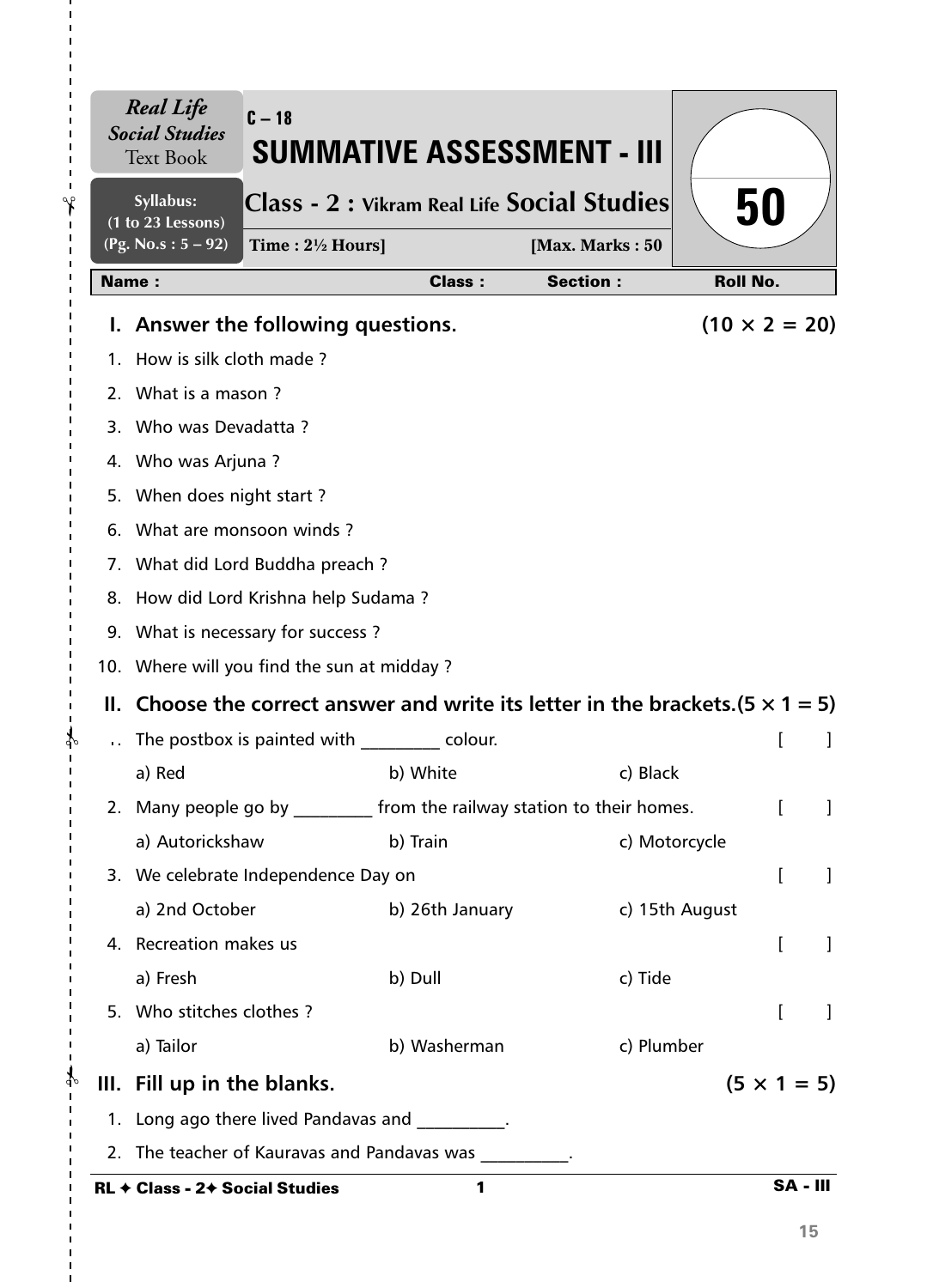- 3. Dronacharya taught \_\_\_\_\_\_\_\_ to the Kauravas and Pandavas.
- 4. Yudhistara was the \_\_\_\_\_\_\_\_\_\_ of the Pandavas.
- 5. Arjuna could see only the \_\_\_\_\_\_\_\_\_ of the bird.

## IV. Write "True" or "False".

- 1. The earth has more land than water.
- 2. Sea water is good for drinking.
- 3. There is no water under the earth.
- 4. We should respect our teachers.
- 5. An hour has 60 minutes.

## V. Match the following.

Summer season

Rainy season

Winter season

Spring season

# VI. Tick  $(V)$  for correct statements and  $(X)$  for wrong statements.

|                                           |                           | $(5 \times 1 = 5)$ |                                       |
|-------------------------------------------|---------------------------|--------------------|---------------------------------------|
| 1. Recreation is a waste of time          |                           |                    |                                       |
| 2. Sun shines twinkle in the night.       |                           |                    |                                       |
| 3. Ships travel very fast.                |                           |                    |                                       |
| 4. Stars twinkle in the night.            |                           |                    | $\begin{bmatrix} 1 & 1 \end{bmatrix}$ |
| 5. Wheels are not needed for aeroplanes.  |                           |                    |                                       |
| VII. Write the missing letters.           |                           | $(5 \times 1 = 5)$ |                                       |
| 1. $t$ $\phantom{0}$ le $\phantom{0}$ ram | 2. en $\_\_$ el $\_\_$ pe |                    |                                       |
| 3. $ae_{\_\_\_}o_{\_\_\_}$ lane           | 4. $p r$ $e$              |                    |                                       |
| 5.1 t<br>er                               |                           |                    |                                       |

\*\*\*\*\*

 $\overline{2}$ 

SA - III

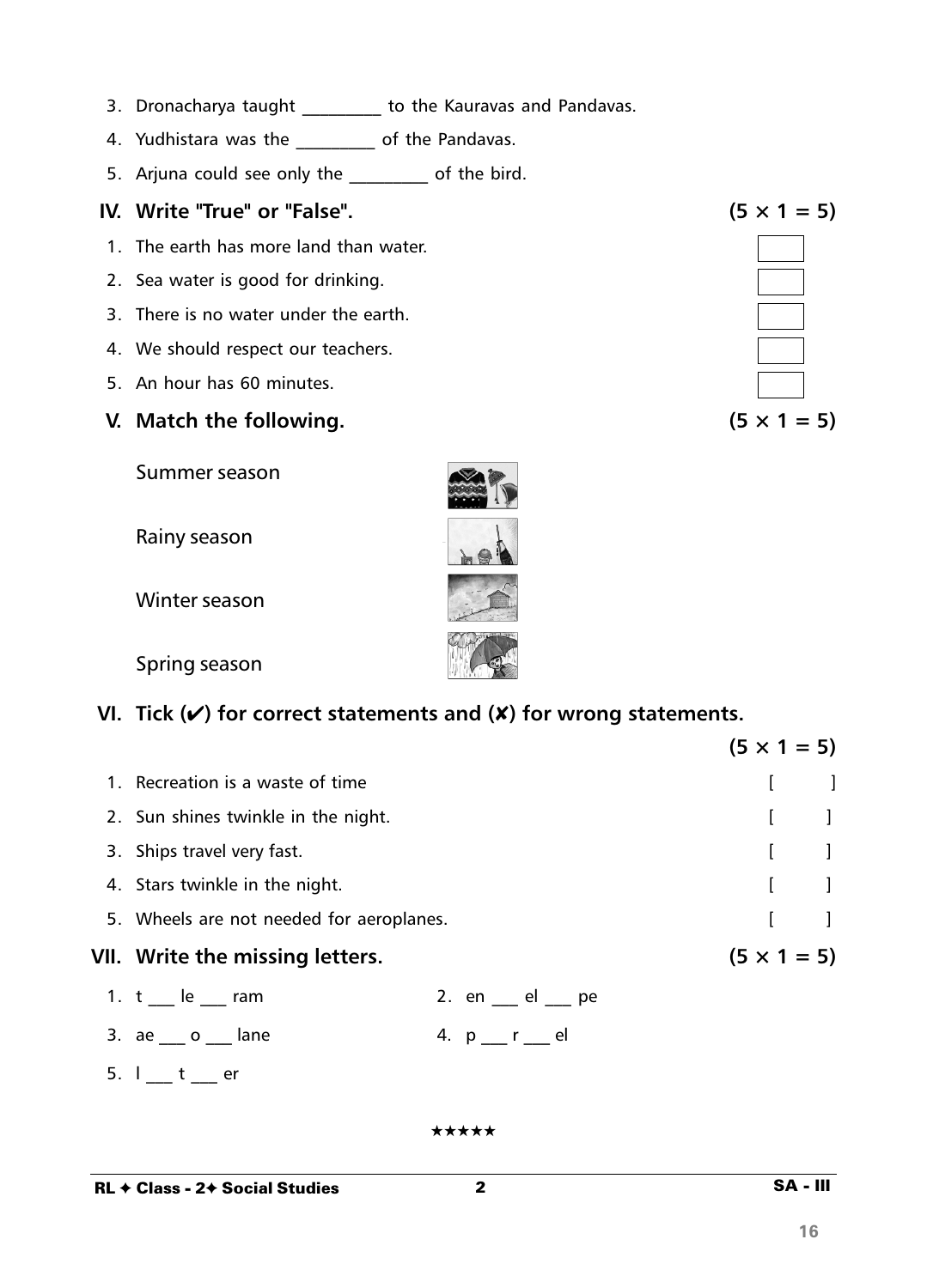|       | <b>Real Life</b><br>$C-18$<br><b>Social Studies</b><br><b>Text Book</b> | <b>FORMATIVE ASSESSMENT - I</b>             |                     |
|-------|-------------------------------------------------------------------------|---------------------------------------------|---------------------|
|       | Syllabus:<br>(1 to 4 Lessons)                                           | Class - 2 : Vikram Real Life Social Studies | 25                  |
|       | (Pg. No.s: $5 - 24$ )<br>Time: 1 Hour]                                  | [Max. Marks: 25                             |                     |
| Name: |                                                                         | <b>Section:</b><br><b>Class:</b>            | <b>Roll No.</b>     |
|       | I. Answer the following questions.                                      |                                             | $(5 \times 2 = 10)$ |
|       | 1. What are the energy giving foods?                                    |                                             |                     |
|       |                                                                         |                                             |                     |
|       |                                                                         |                                             |                     |
|       | 2. What do weavers do?                                                  |                                             |                     |
|       |                                                                         |                                             |                     |
|       |                                                                         |                                             |                     |
|       | 3. Who is a mason?                                                      |                                             |                     |
|       |                                                                         |                                             |                     |
|       |                                                                         |                                             |                     |
|       | 4. Who are neighbours?                                                  |                                             |                     |
| Ans.  |                                                                         |                                             |                     |
|       |                                                                         |                                             |                     |
|       | 5. How should all the people in a neighbourhood live?                   |                                             |                     |
|       |                                                                         |                                             |                     |
|       |                                                                         |                                             |                     |
|       | II. Fill in the blanks with the words given below.                      |                                             | $(5 \times 1 = 5)$  |
|       | electrician, architect, rain, slopy, beautiful.                         |                                             |                     |
|       | 1. The neighbourhood should be kept clean and                           |                                             |                     |
|       | 2. House protects us from _____________                                 |                                             |                     |
|       | 3. In rainy places houses have ________________ roofs.                  |                                             |                     |
|       | 4. The _____________________ fits the wires and lights in the house.    |                                             |                     |
|       | 5. The plan for the house is made by an                                 |                                             |                     |
|       | <b>RL ← Class - 2← Social Studies</b>                                   | 1                                           | <b>FA - I</b>       |

Note: Cut along the marking to avoid un-even cutting or torn

 $\frac{1}{1}$  $\mathsf I$  $\mathbf I$  $\mathbf I$ 

 $\mathbf{I}$  $\mathbf I$  $\mathbf{I}$  $\frac{1}{1}$ 

 $\frac{1}{1}$  $\bar{\mathbf{I}}$  $\mathbf I$  $\mathbf{I}$  $\mathbf{I}$  $\mathbf{I}$  $\mathbf{I}$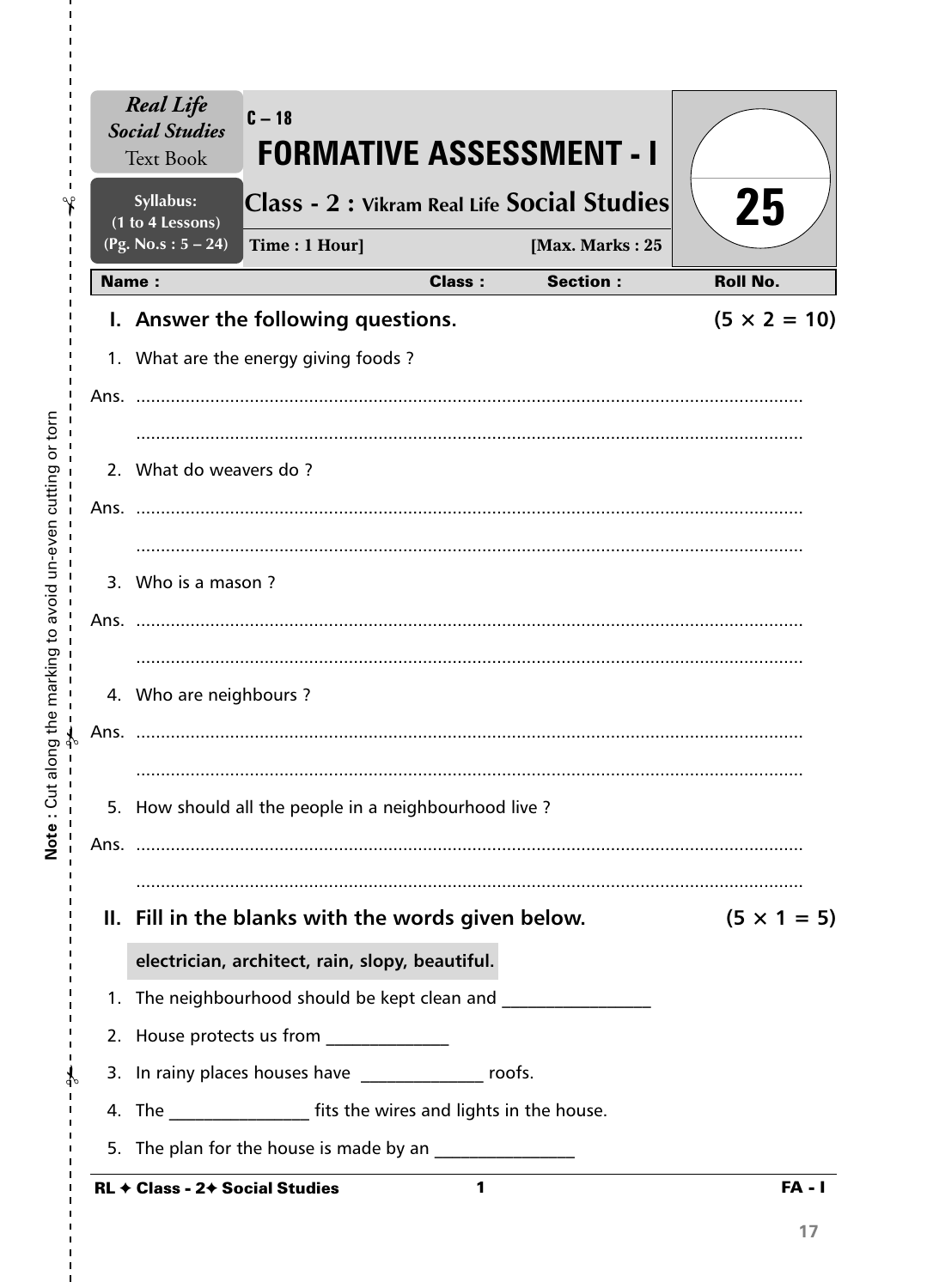| III. Write 'Yes' or 'No' in the boxes.     | $(6 \times 1 = 6)$                    |
|--------------------------------------------|---------------------------------------|
| 1. Vegetables, fruits are good for health. | $\begin{bmatrix} 1 & 1 \end{bmatrix}$ |
| 2. Big house is called a bungalow.         | $\begin{bmatrix} 1 & 1 \end{bmatrix}$ |
| 3. Cement is not used for building huts.   | $\begin{bmatrix} 1 & 1 \end{bmatrix}$ |
| 4. Fish, eggs and milk give us strength.   | $\begin{bmatrix} 1 & 1 \end{bmatrix}$ |
| 5. House is a basic need.                  | $\begin{bmatrix} 1 & 1 \end{bmatrix}$ |
| 6. Milk is good for children.              |                                       |

**IV. Identify the states of India with the dresses of the people of those states.**











 $(4 \times 1 = 4)$ 



**Punjab**



**Tamil Nadu**



**Andhra Pradesh**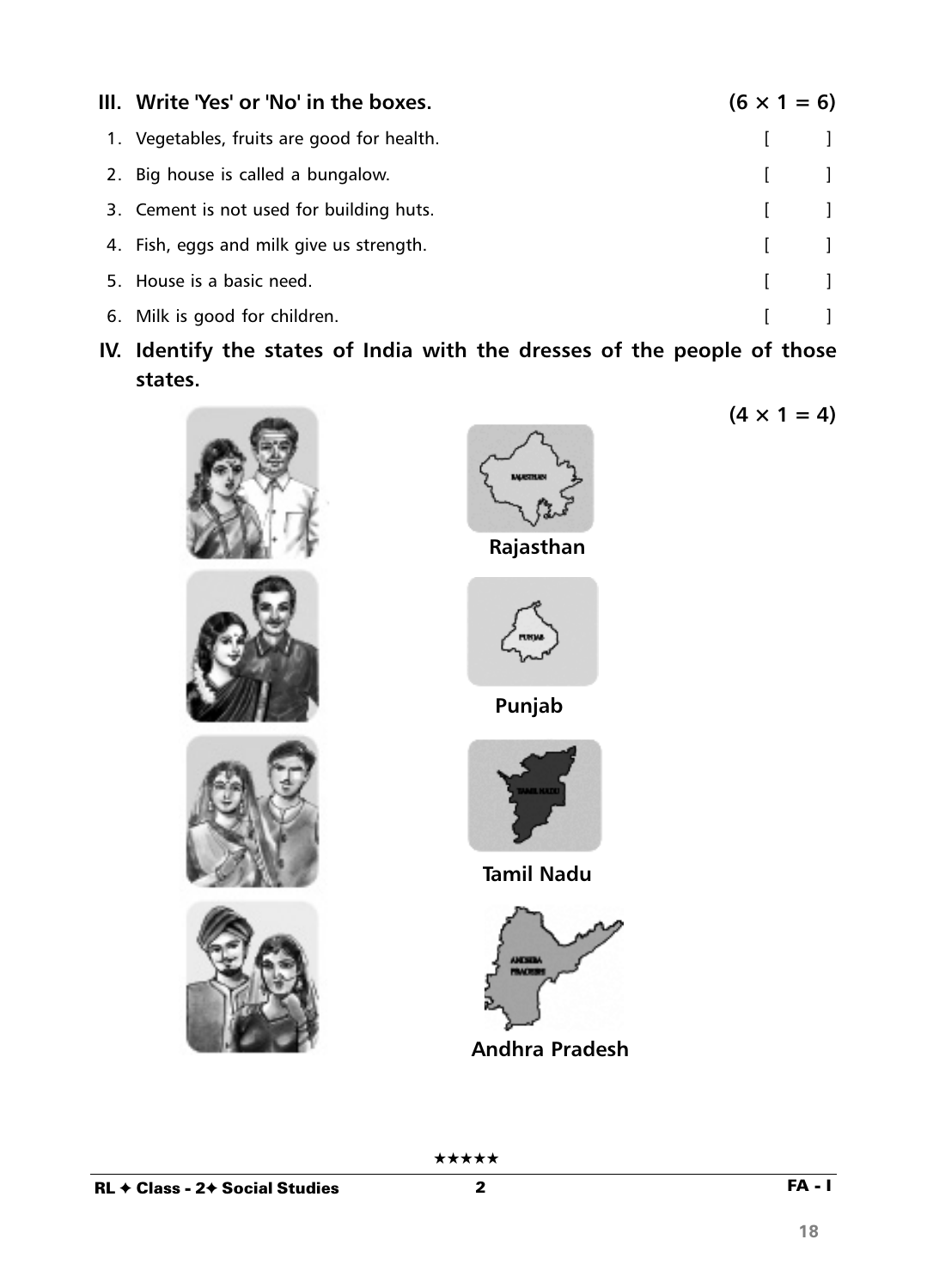|              | FORMATIVE ASSESSMENT - II<br><b>Text Book</b><br>Syllabus:<br>(5 to 7 Lessons) |               | Class - 2 : Vikram Real Life Social Studies | 25                  |
|--------------|--------------------------------------------------------------------------------|---------------|---------------------------------------------|---------------------|
|              | $(Pg. No.s : 25 - 41)$<br>Time: 1 Hour]                                        |               | [Max. Marks: 25                             |                     |
| <b>Name:</b> |                                                                                | <b>Class:</b> | <b>Section:</b>                             | <b>Roll No.</b>     |
|              | I. Answer the following questions.                                             |               |                                             | $(5 \times 2 = 10)$ |
|              | 1. What is the name of your school?                                            |               |                                             |                     |
|              |                                                                                |               |                                             |                     |
|              |                                                                                |               |                                             |                     |
|              | 2. Why are telegrams sent?                                                     |               |                                             |                     |
|              |                                                                                |               |                                             |                     |
|              |                                                                                |               |                                             |                     |
|              | 3. How do firemen put out a fire?                                              |               |                                             |                     |
|              |                                                                                |               |                                             |                     |
|              |                                                                                |               |                                             |                     |
|              | 4. How can we send money to a person living in another place ?                 |               |                                             |                     |
| Ans.         |                                                                                |               |                                             |                     |
|              |                                                                                |               |                                             |                     |
|              | 5. What is a Primary school?                                                   |               |                                             |                     |
|              |                                                                                |               |                                             |                     |
|              | II. Fill in the blanks with the words given below.                             |               |                                             | $(4 \times 1 = 4)$  |
|              | money order, market, Tailor, red.                                              |               |                                             |                     |
|              | 1. We go to the __________ to buy vegetables.                                  |               |                                             |                     |
|              | 2. The postbox is painted with colour.                                         |               |                                             |                     |
|              | 3. ________________ stitches the clothes.                                      |               |                                             |                     |
|              | 4. We can send money by ___________.                                           |               |                                             |                     |

 $\blacksquare$  $\mathbf I$ f.

I.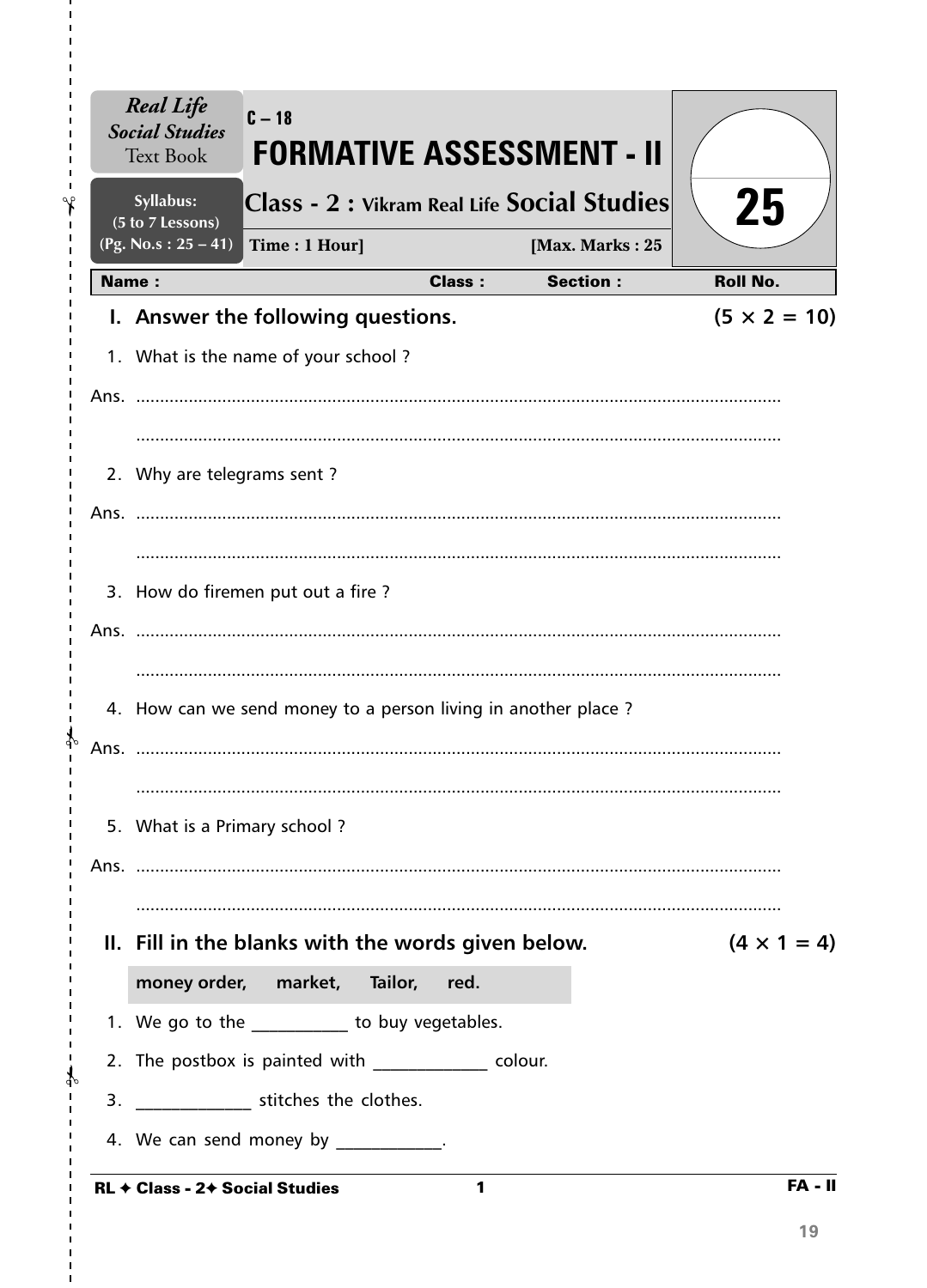## **III.** Write the missing letters. ( $3 \times 1 = 3$ )

- 1.  $P_{1}$   $r_{2}$  el
- 2.  $L_1$   $t_2$  er
- 3.  $S_$  a p

# **IV.** Match the following.

| 1. Secondary schools        |       | a) in a bus                   |
|-----------------------------|-------|-------------------------------|
| 2. All children             | $($ ) | b) obey the teachers          |
| 3. Deepak goes to school () |       | c) should go to school        |
| 4. Schools are              | $($ ) | d) have up to $10^{th}$ class |
| 5. Children                 |       | e) temples of learning        |

## **V.** Write 'True' or 'False'. (3  $\times$  1 = 3)

- 1. In our country all children are going to school.
- 2. We do not learn anything in the school.
- 3. We should respect our teachers.

★★★★★

$$
(5 \times 1 = 5)
$$



**20**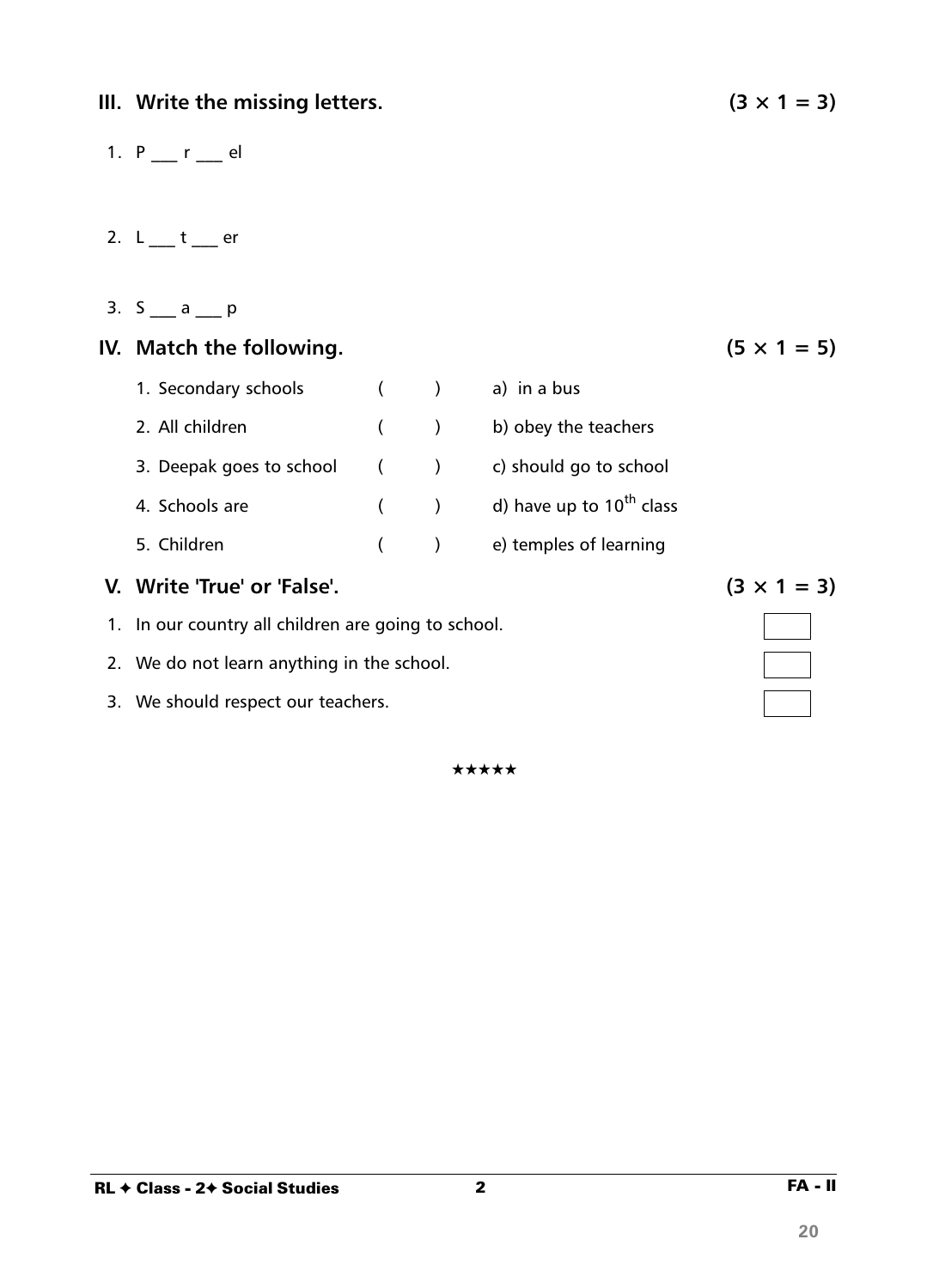|              | <b>Real Life</b><br><b>Social Studies</b><br><b>Text Book</b> | $C - 18$                                          | <b>FORMATIVE ASSESSMENT - III</b>                                        |                                             |                     |
|--------------|---------------------------------------------------------------|---------------------------------------------------|--------------------------------------------------------------------------|---------------------------------------------|---------------------|
|              | Syllabus:<br>(9 to 11 Lessons)                                |                                                   |                                                                          | Class - 2 : Vikram Real Life Social Studies | 25                  |
|              | (Pg. No.s: $42 - 53$ )                                        | Time: 1 Hour]                                     |                                                                          | [Max. Marks: 25                             |                     |
| <b>Name:</b> |                                                               |                                                   | <b>Class:</b>                                                            | <b>Section:</b>                             | <b>Roll No.</b>     |
|              |                                                               | I. Answer the following questions.                |                                                                          |                                             | $(5 \times 2 = 10)$ |
|              | 1. Where is Rajghat ?                                         |                                                   |                                                                          |                                             |                     |
| Ans.         |                                                               |                                                   |                                                                          |                                             |                     |
|              |                                                               |                                                   |                                                                          |                                             |                     |
|              |                                                               | 2. When is Ganesh worshipped?                     |                                                                          |                                             |                     |
|              |                                                               |                                                   |                                                                          |                                             |                     |
|              |                                                               |                                                   |                                                                          |                                             |                     |
|              |                                                               | 3. How do Muslims greet each other on Id day ?    |                                                                          |                                             |                     |
| Ans.         |                                                               |                                                   |                                                                          |                                             |                     |
|              |                                                               |                                                   |                                                                          |                                             |                     |
|              |                                                               | 4. When is Christmas celebrated?                  |                                                                          |                                             |                     |
| Ans.         |                                                               |                                                   |                                                                          |                                             |                     |
|              |                                                               |                                                   |                                                                          |                                             |                     |
|              |                                                               |                                                   | 5. Who unfurls the National Flag on 15 <sup>th</sup> August at Red Fort? |                                             |                     |
|              |                                                               |                                                   |                                                                          |                                             |                     |
|              |                                                               |                                                   |                                                                          |                                             |                     |
|              |                                                               |                                                   | II. Fill in the blanks with the words given below.                       |                                             | $(4 \times 1 = 4)$  |
|              |                                                               |                                                   | Churches and houses, Gandhi, langar, of Ramzan                           |                                             |                     |
|              |                                                               | 1. Id is celebrated after _____________ month.    |                                                                          |                                             |                     |
|              |                                                               | 2. ______________ are decorated on christmas day. |                                                                          |                                             |                     |
|              |                                                               |                                                   | 3. The leader of our freedom movement was                                |                                             |                     |
|              |                                                               | 4. Sikhs eat in ______________ On Guruparva.      |                                                                          |                                             |                     |
|              | RL + Class - 2+ Social Studies                                |                                                   | 1                                                                        |                                             | <b>FA - III</b>     |

 $\mathbf{I}$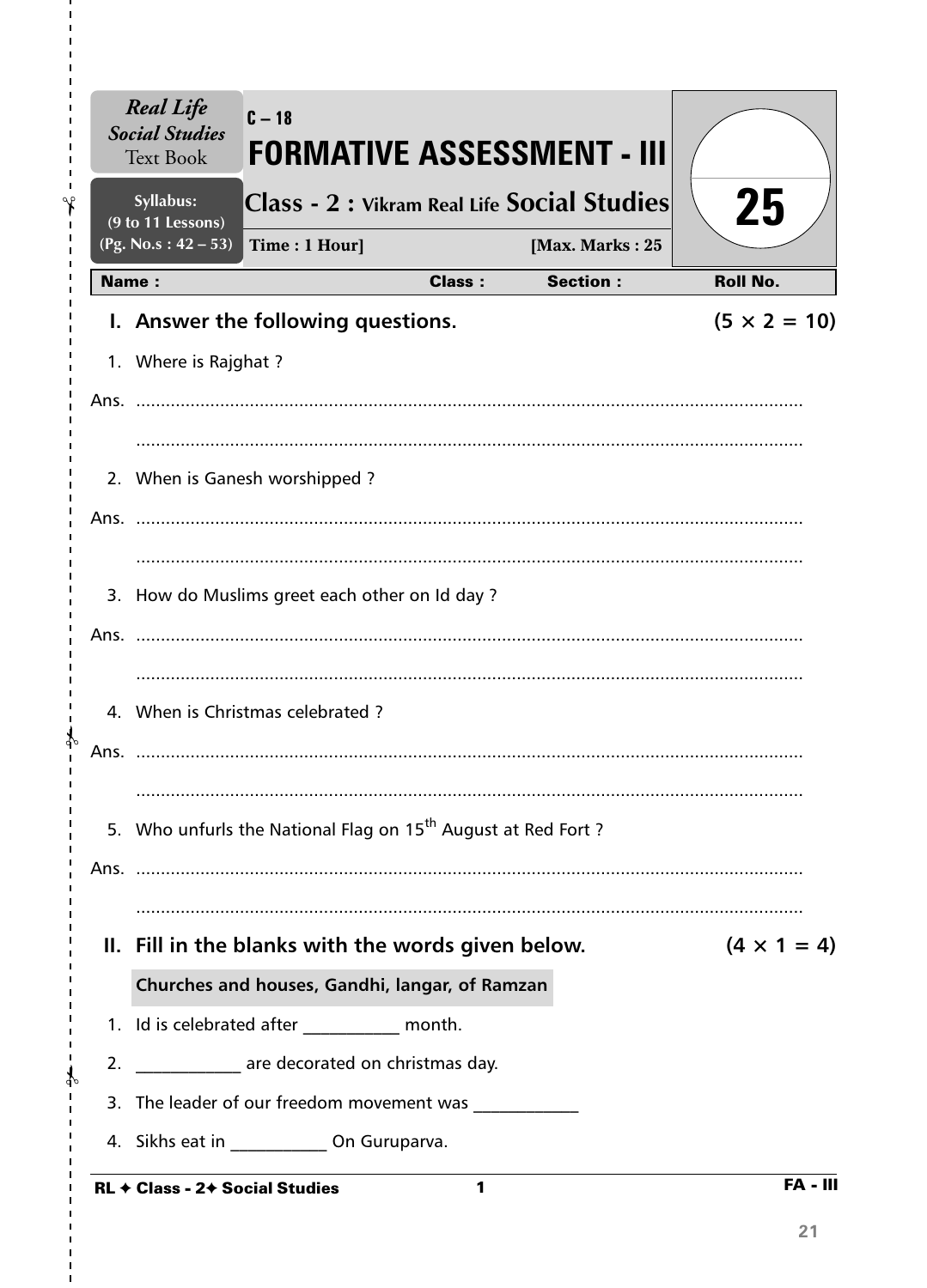| III. Write 'Yes' or 'No' in the boxes.                                            |          |                  |                  | $(4 \times 1 = 4)$ |
|-----------------------------------------------------------------------------------|----------|------------------|------------------|--------------------|
| 1. Gandhiji died on 2nd October.                                                  |          |                  |                  |                    |
| 2. Indians have only one national festival.                                       |          |                  |                  |                    |
| 3. We won our freedom from the British.                                           |          |                  |                  |                    |
| 4. The president hoists the National Flag at Red Fort on 15 <sup>th</sup> August. |          |                  |                  |                    |
| IV. Match the following.                                                          |          |                  |                  | $(4 \times 1 = 4)$ |
| 1. Muslims offer prayers in ( ) a) For Christmas                                  |          |                  |                  |                    |
| 2. Christmas trees are arranged (Casable 1) b) Brings gifts                       |          |                  |                  |                    |
| 3. Guru Nanak was the founder of () c) Mosques                                    |          |                  |                  |                    |
| 4. Santa Claus                                                                    | $\left($ | $\left( \right)$ | d) Sikh religion |                    |
| V. Fill the missinging letters in the following words.                            |          |                  |                  | $(3 \times 1 = 3)$ |
| 1. K t akalli                                                                     |          |                  |                  |                    |
| 2. F sti al                                                                       |          |                  |                  |                    |

\*\*\*\*\*

3.  $C_{\frac{1}{2}}$  ac  $\frac{1}{2}$  ers

22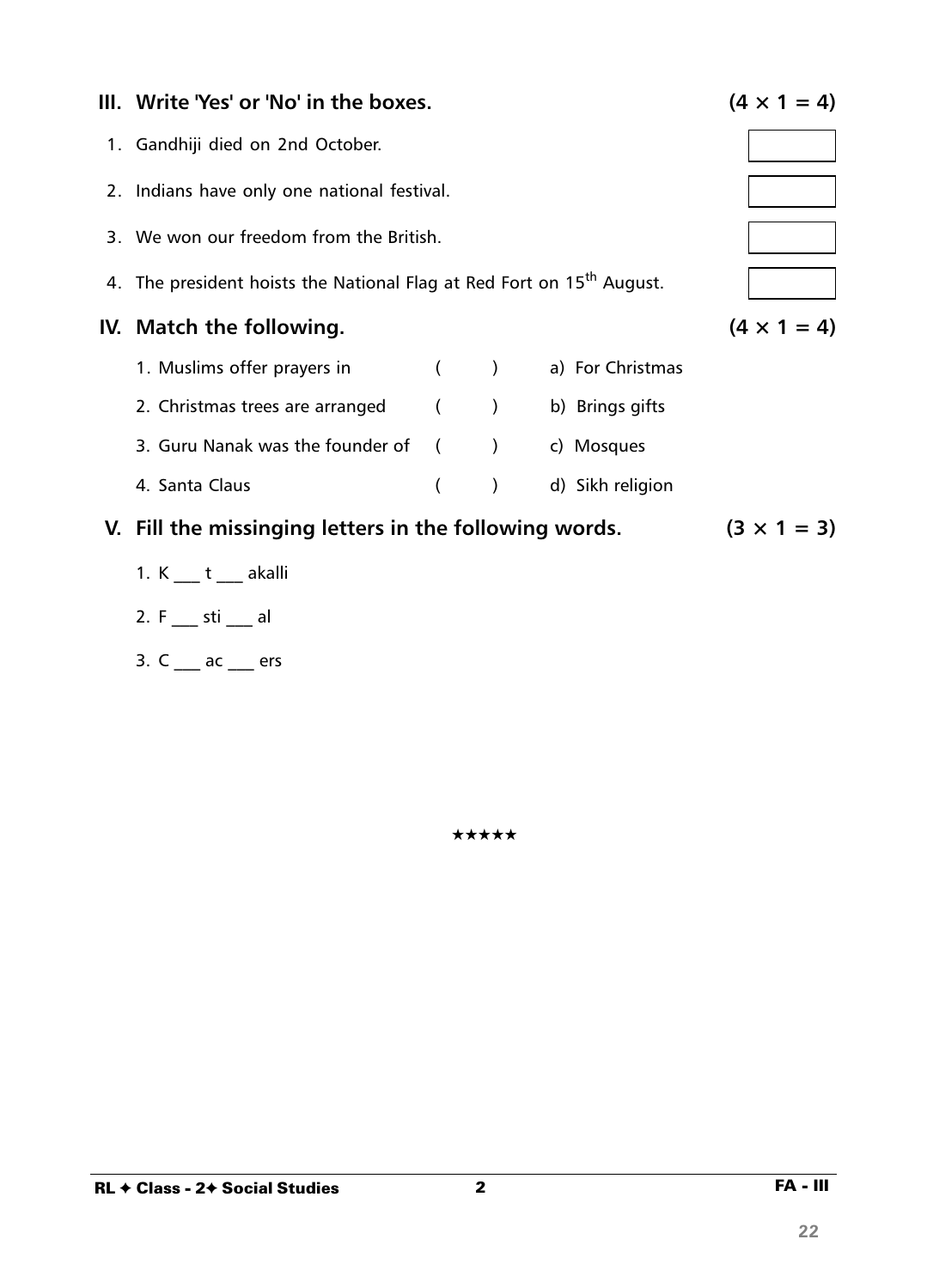| Syllabus:<br>(16 to 20 Lessons)                          | Class - 2 : Vikram Real Life Social Studies |               |                 | 25                  |
|----------------------------------------------------------|---------------------------------------------|---------------|-----------------|---------------------|
| (Pg. No.s: $66 - 84$ )                                   | Time: 1 Hour]                               |               | [Max. Marks: 25 |                     |
| Name:                                                    |                                             | <b>Class:</b> | <b>Section:</b> | <b>Roll No.</b>     |
| I. Answer the following questions.                       |                                             |               |                 | $(5 \times 2 = 10)$ |
| 1. How was the wheel invented?                           |                                             |               |                 |                     |
|                                                          |                                             |               |                 |                     |
|                                                          |                                             |               |                 |                     |
| 2. What is the difference between a hill and a mountain? |                                             |               |                 |                     |
|                                                          |                                             |               |                 |                     |
|                                                          |                                             |               |                 |                     |
| 3. Why do we require water?                              |                                             |               |                 |                     |
|                                                          |                                             |               |                 |                     |
|                                                          |                                             |               |                 |                     |
| 4. Why do the seasons change?                            |                                             |               |                 |                     |
| Ans.                                                     |                                             |               |                 |                     |
|                                                          |                                             |               |                 |                     |
| 5. When does night start?                                |                                             |               |                 |                     |
|                                                          |                                             |               |                 |                     |
|                                                          |                                             |               |                 |                     |
| II. Fill in the blanks with right words given below      |                                             |               |                 | $(4 \times 1 = 4)$  |
|                                                          | summer, plain, mountains, sledges.          |               |                 |                     |
| 1. Early man used the ______________ to carry loads.     |                                             |               |                 |                     |
| 2. Many rivers start from ______________.                |                                             |               |                 |                     |
| 3. Spring is followed by _____________.                  |                                             |               |                 |                     |
| 4. Low and flat land is called ______________.           |                                             |               |                 |                     |
| <b>RL + Class - 2+ Social Studies</b>                    |                                             | 1             |                 | FA - IV             |

 $\mathbf{I}$ 

 $\blacksquare$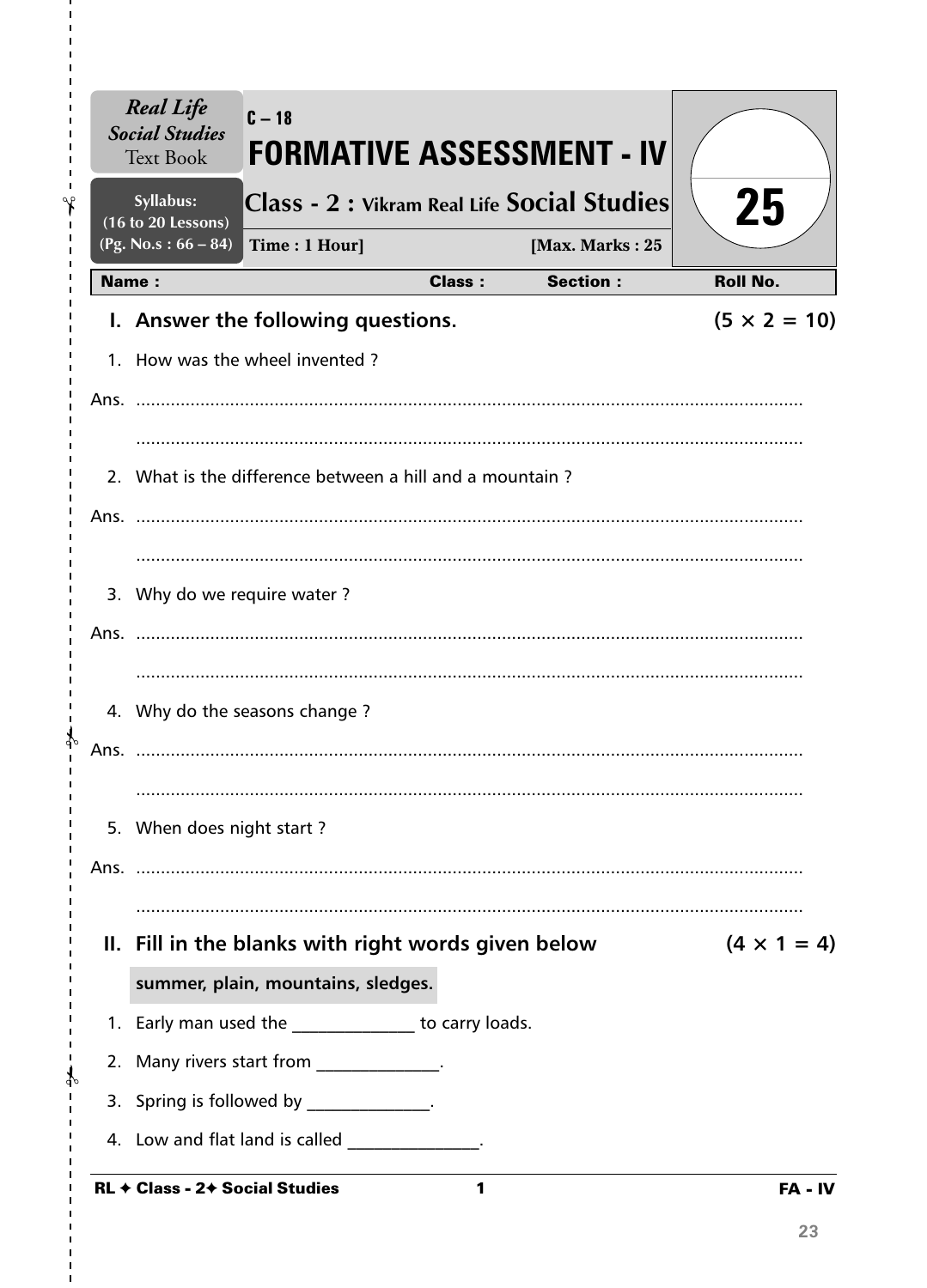

- $1. i e$
- 2.  $n$  \_\_ on
- 3.  $m$  \_\_ r \_\_ ing

★★★★★

24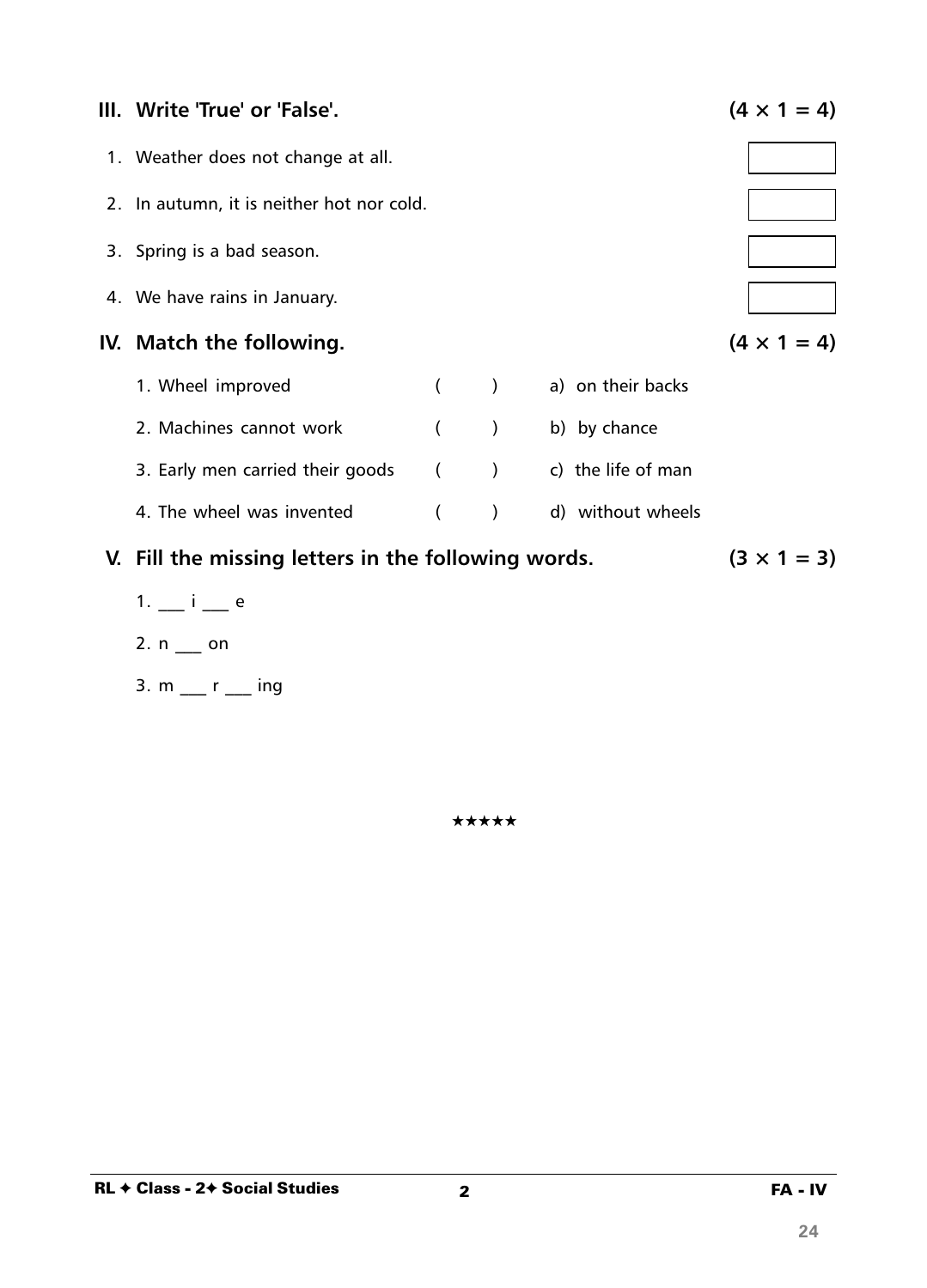|               |              | <b>Real Life</b><br><b>Social Studies</b><br><b>Text Book</b> | $C-18$<br><b>SUMMATIVE ASSESSMENT - I</b>              |               |                 |                      |
|---------------|--------------|---------------------------------------------------------------|--------------------------------------------------------|---------------|-----------------|----------------------|
| ∿             |              | Syllabus:<br>(1 to 8 Lessons)                                 | Class - 2 : Vikram Real Life Social Studies            |               |                 | 50                   |
|               |              | $(Pg. No.s: 5 - 41)$                                          | Time: $2\frac{1}{2}$ Hours]                            |               | [Max. Marks: 50 |                      |
|               | <b>Name:</b> |                                                               |                                                        | <b>Class:</b> | <b>Section:</b> | <b>Roll No.</b>      |
|               |              |                                                               | I. Answer the following questions.                     |               |                 | $(10 \times 3 = 30)$ |
|               |              |                                                               | 1. Which foods make us healthy?                        |               |                 |                      |
|               |              |                                                               |                                                        |               |                 |                      |
|               |              | 2. What does a tailor do?                                     |                                                        |               |                 |                      |
|               |              |                                                               |                                                        |               |                 |                      |
|               |              |                                                               | 3. How are letters sent to other places?               |               |                 |                      |
|               |              |                                                               |                                                        |               |                 |                      |
|               |              | 4. Who are neighbours?                                        |                                                        |               |                 |                      |
|               |              |                                                               |                                                        |               |                 |                      |
|               |              |                                                               | 5. Where are multistoreyed flats found?                |               |                 |                      |
|               |              |                                                               |                                                        |               |                 |                      |
|               |              |                                                               | 6. Which is the holy book of the christians?           |               |                 |                      |
|               |              |                                                               |                                                        |               |                 |                      |
|               |              |                                                               | 7. Where do we go to buy our requirements?             |               |                 |                      |
|               |              |                                                               |                                                        |               |                 |                      |
|               |              |                                                               |                                                        |               |                 |                      |
|               |              | 8. What is a primary school?                                  |                                                        |               |                 |                      |
|               |              |                                                               |                                                        |               |                 |                      |
|               |              | 9. Why are telegram sent?                                     |                                                        |               |                 |                      |
| $\mathcal{L}$ |              |                                                               |                                                        |               |                 |                      |
|               |              |                                                               | 10. How should all the people in a neighbourhood live? |               |                 |                      |
|               |              |                                                               |                                                        |               |                 |                      |
|               |              |                                                               | $\mathbf{Q}$                                           |               |                 |                      |

I.

 $\blacksquare$ 

 $\blacksquare$ 

25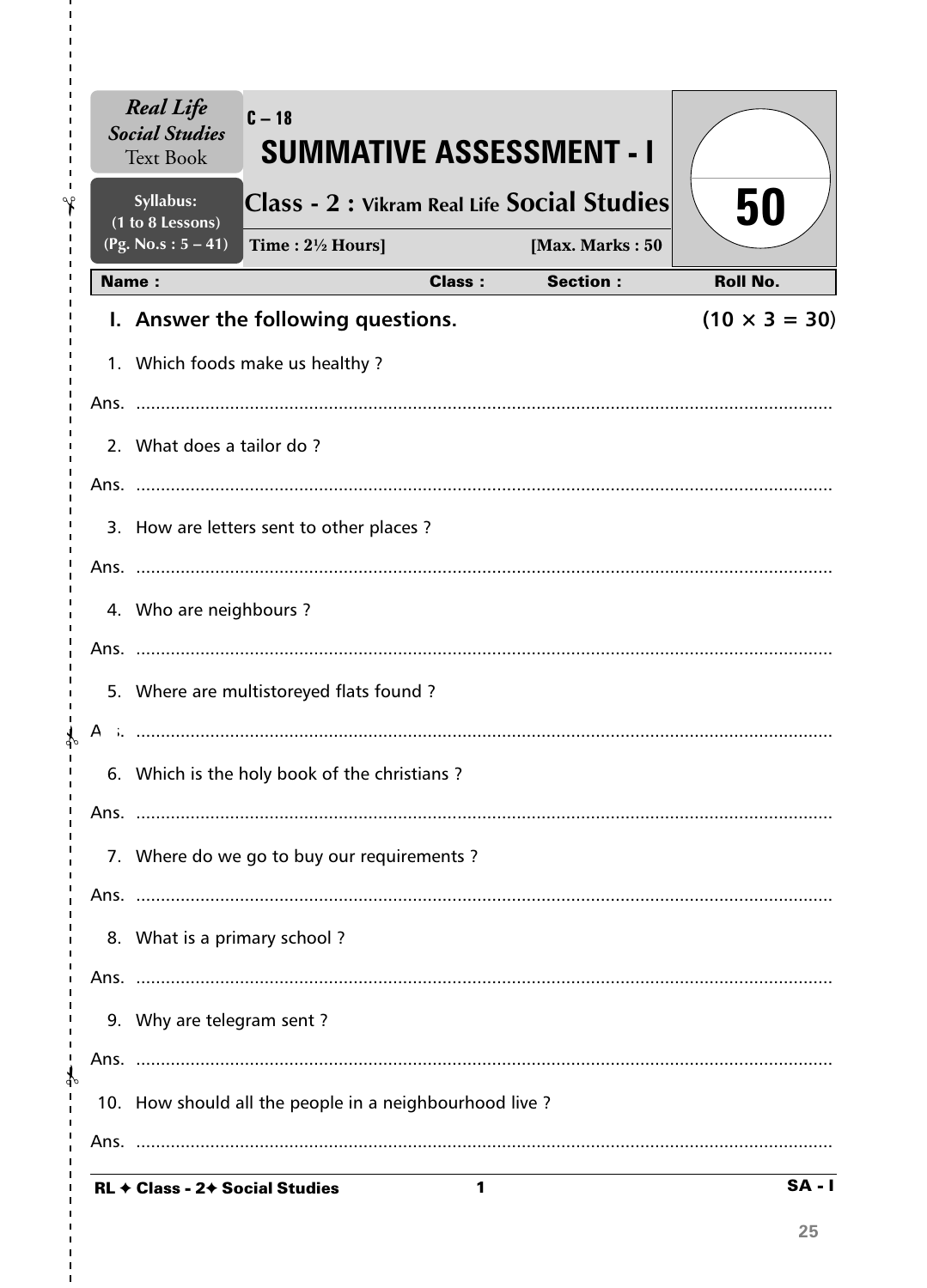| II. Write 'Yes' or 'No'                             |                          |               |                               | $(5 \times 1 = 5)$ |
|-----------------------------------------------------|--------------------------|---------------|-------------------------------|--------------------|
| 1. Sugar builds our bones and muscles.              |                          |               |                               |                    |
| 2. Flats are found in villages.                     |                          |               |                               |                    |
| 3. Neighbourhood is a big family.                   |                          |               |                               |                    |
| 4. Children should attend school regularly.         |                          |               |                               |                    |
| 5. In our country all children are going to shcool. |                          |               |                               |                    |
| III. Fill in the blanks.                            |                          |               |                               | $(5 \times 1 = 5)$ |
| 1. We can send money by ____________.               |                          |               |                               |                    |
| 2. We find huts mostly in _____________.            |                          |               |                               |                    |
| 3. ______________ are chanted in temples.           |                          |               |                               |                    |
| 4. Good neighbours should one another.              |                          |               |                               |                    |
| 5. We can ___________ money in post office.         |                          |               |                               |                    |
| IV. Write the missing letters.                      |                          |               |                               | $(5 \times 1 = 5)$ |
| 1. $t$ $\phantom{0}$ le $\phantom{0}$ ram           |                          |               |                               |                    |
| 2. $en$ $el$ $pe$                                   |                          |               |                               |                    |
| 3. $ae_{\_\_}o_{\_\_}$ lane                         |                          |               |                               |                    |
| 4. p __ r __ el                                     |                          |               |                               |                    |
| 5. $I_1$ $t_2$ er                                   |                          |               |                               |                    |
| V. Match the following.                             |                          |               |                               | $(5 \times 1 = 5)$ |
| 1. Secondary schools                                | $\overline{\phantom{a}}$ | $\mathcal{E}$ | a) temples of learning        |                    |
| 2. All children                                     |                          | $\mathcal{C}$ | b) in a bus                   |                    |
| 3. Children should                                  |                          | $\mathcal{C}$ | c) have up to $10^{th}$ class |                    |
| 4. Deepak goes to school                            |                          | $\mathcal{E}$ | d) should go to school        |                    |
| 5. School are                                       |                          |               | e) obey the teachers          |                    |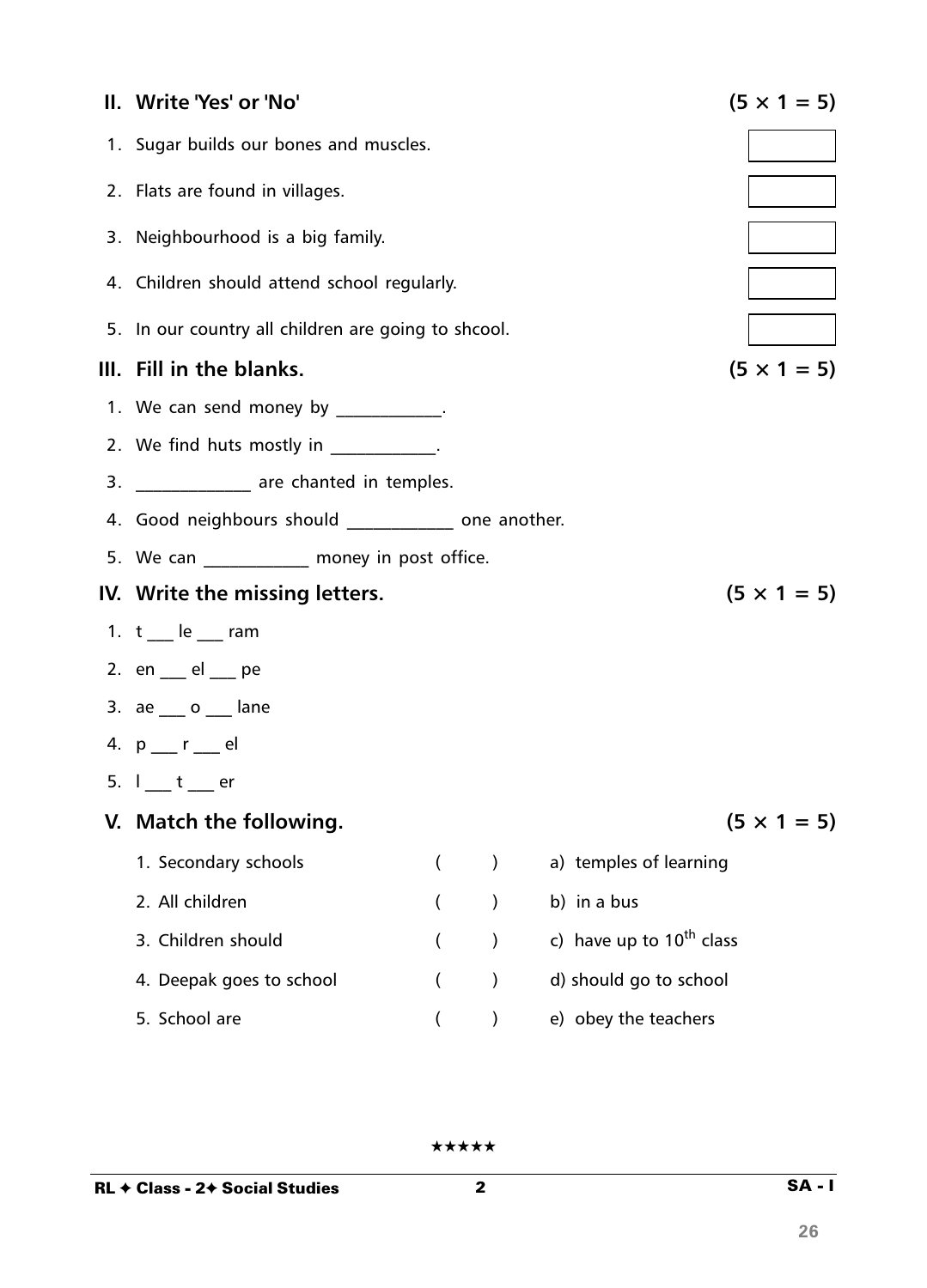|              | (1 to 15 Lessons)<br>(Pg. No.s: $5 - 65$ )<br>Time: $2\frac{1}{2}$ Hours]              |               | [Max. Marks: 50 | 50                   |
|--------------|----------------------------------------------------------------------------------------|---------------|-----------------|----------------------|
|              | <b>Name:</b>                                                                           | <b>Class:</b> | <b>Section:</b> | <b>Roll No.</b>      |
|              | I. Answer the following questions.                                                     |               |                 | $(10 \times 3 = 30)$ |
|              | 1. Which foods are good for bones and muscles ?.                                       |               |                 |                      |
|              | 2. Where are multistoreyed flats found?                                                |               |                 |                      |
|              | 3. What is a neighbourhood ?.                                                          |               |                 |                      |
|              | 4. What is a secondary school?                                                         |               |                 |                      |
| 5.           | Why are telegrams sent?                                                                |               |                 |                      |
|              | 6. Who controls the traffic on the road?                                               |               |                 |                      |
|              | 7. Where is Rajghat ?                                                                  |               |                 |                      |
|              | 8. When is Ganesh worshipped?                                                          |               |                 |                      |
|              | 9. On which side of the road should we walk?                                           |               |                 |                      |
|              | 10. What are the means of transport used in villages?                                  |               |                 |                      |
|              | II. Choose the correct answer and write its letter in the brackets. $(5 \times 1 = 5)$ |               |                 |                      |
| $\mathbf{L}$ | The sun rises in the                                                                   |               |                 |                      |
|              | a) west                                                                                | b) north      | c) east         |                      |
|              | 2. Who makes the doors and windows?                                                    |               |                 |                      |
|              | a) carpenter                                                                           | b) plumber    | c) mason        |                      |
| 3.           | delivers the letters.                                                                  |               |                 | [                    |
|              | a) postman                                                                             | b) doctor     | c) policeman    |                      |
|              | 4. We go to the ________ to buy vegetables.                                            |               |                 | $\mathbf{r}$         |
|              | a) police station                                                                      | b) market     | c) school       |                      |
|              | 5. We see pictures on                                                                  |               |                 |                      |
|              |                                                                                        |               |                 |                      |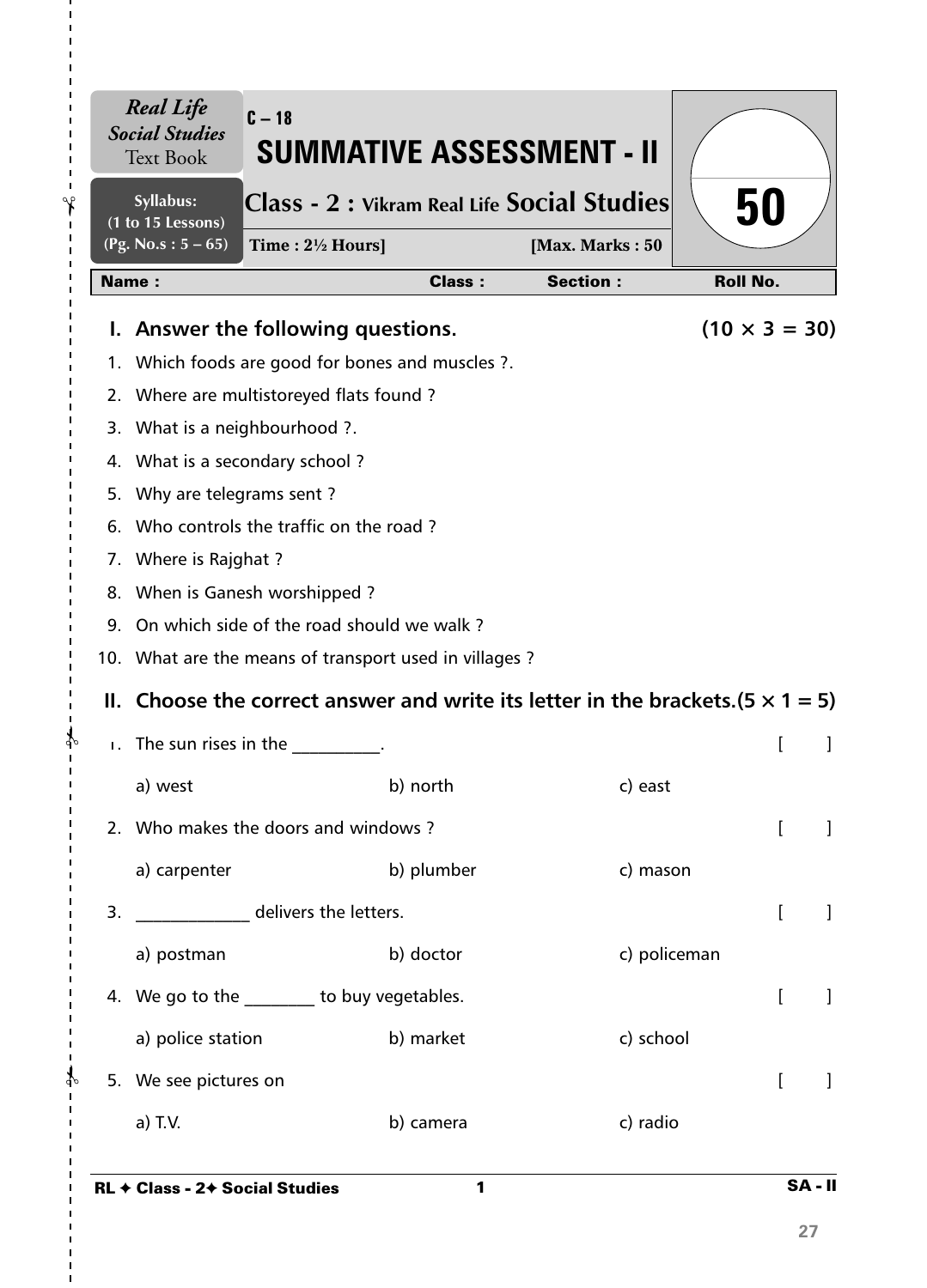#### **III.** Fill up the blanks.  $(5 \times 1 = 5)$

- 1. The post box is painted with \_\_\_\_\_\_\_\_\_\_.
- 2. Letters should be posted in a
- 3. We can send money by  $\frac{1}{2}$ .
- 4. We can money in post office.
- 5. \_\_\_\_\_\_\_\_\_\_\_ delivers the letters.

#### **IV.** Write "True or "False".  $(5 \times 1 = 5)$

- 1. We go to far off places on cycle.
- 2. Recreation can be had only by going on a picnic.
- 3. Gandhiji died on 2<sup>nd</sup> October.
- 4. We need recreation without any work.
- 5. We do not learn anything in the school.

#### **V.** Match the following.  $(5 \times 1 = 5)$

- 1. Buddhists
- 2. Hindus
- 3. Muslims
- 4. Sikhs
- 5. Christians

| ★★★★★ |  |  |
|-------|--|--|
|       |  |  |

2 SA - II

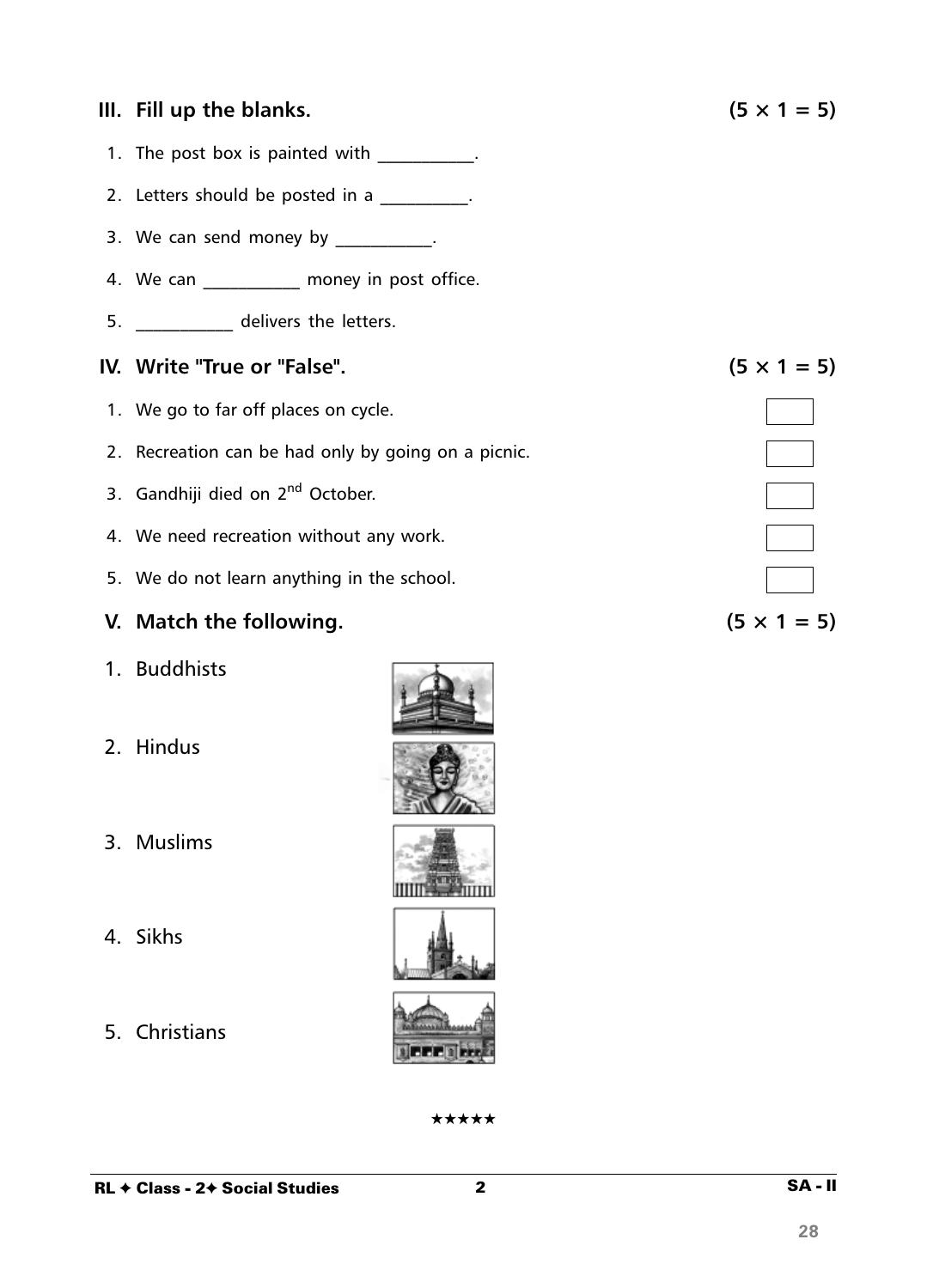|               |                                                     | <b>Real Life</b><br><b>Social Studies</b><br><b>Text Book</b>           | $C - 18$                                                                               | SUMMATIVE ASSESSMENT - III                      |                 |                      |              |  |
|---------------|-----------------------------------------------------|-------------------------------------------------------------------------|----------------------------------------------------------------------------------------|-------------------------------------------------|-----------------|----------------------|--------------|--|
| $\gamma$      |                                                     | Syllabus:<br>(1 to 23 Lessons)                                          | Class - 2 : Vikram Real Life Social Studies<br>50                                      |                                                 |                 |                      |              |  |
| $\mathbf I$   | $(Pg. No.s: 5 - 92)$<br>Time: $2\frac{1}{2}$ Hours] |                                                                         |                                                                                        |                                                 | [Max. Marks: 50 |                      |              |  |
|               |                                                     | <b>Name:</b>                                                            |                                                                                        | <b>Class:</b>                                   | <b>Section:</b> | <b>Roll No.</b>      |              |  |
|               |                                                     |                                                                         | I. Answer the following questions.                                                     |                                                 |                 | $(10 \times 2 = 20)$ |              |  |
|               |                                                     | 1. How is silk cloth made?                                              |                                                                                        |                                                 |                 |                      |              |  |
|               |                                                     |                                                                         | 2. What is a mason?                                                                    |                                                 |                 |                      |              |  |
|               |                                                     | 3. Who was Devadatta?                                                   |                                                                                        |                                                 |                 |                      |              |  |
|               |                                                     | 4. Who was Arjuna?                                                      |                                                                                        |                                                 |                 |                      |              |  |
|               |                                                     | 5. When does night start?                                               |                                                                                        |                                                 |                 |                      |              |  |
|               |                                                     | 6. What are monsoon winds?                                              |                                                                                        |                                                 |                 |                      |              |  |
|               |                                                     | 7. What did Lord Buddha preach?                                         |                                                                                        |                                                 |                 |                      |              |  |
|               |                                                     |                                                                         | 8. How did Lord Krishna help Sudama?                                                   |                                                 |                 |                      |              |  |
|               |                                                     |                                                                         | 9. What is necessary for success?<br>10. Where will you find the sun at midday?        |                                                 |                 |                      |              |  |
|               |                                                     |                                                                         |                                                                                        |                                                 |                 |                      |              |  |
|               |                                                     |                                                                         | II. Choose the correct answer and write its letter in the brackets. $(5 \times 1 = 5)$ |                                                 |                 |                      |              |  |
|               |                                                     |                                                                         |                                                                                        | The postbox is painted with colour.             |                 |                      |              |  |
|               |                                                     | a) Red                                                                  |                                                                                        | b) White                                        | c) Black        |                      |              |  |
|               |                                                     | 2. Many people go by _________ from the railway station to their homes. |                                                                                        |                                                 |                 |                      |              |  |
|               |                                                     | a) Autorickshaw                                                         |                                                                                        | b) Train                                        |                 | c) Motorcycle        |              |  |
|               |                                                     |                                                                         | 3. We celebrate Independence Day on                                                    |                                                 |                 | L                    | $\mathbf{I}$ |  |
|               |                                                     | a) 2nd October                                                          |                                                                                        | b) 26th January                                 |                 | c) 15th August       |              |  |
|               |                                                     | 4. Recreation makes us                                                  |                                                                                        |                                                 |                 | L                    | T            |  |
|               |                                                     | a) Fresh                                                                |                                                                                        | b) Dull                                         | c) Tide         |                      |              |  |
|               |                                                     | 5. Who stitches clothes?                                                |                                                                                        |                                                 |                 | L                    | 1            |  |
|               |                                                     | a) Tailor                                                               |                                                                                        | b) Washerman                                    | c) Plumber      |                      |              |  |
| $\frac{1}{2}$ |                                                     | III. Fill up in the blanks.                                             |                                                                                        |                                                 |                 | $(5 \times 1 = 5)$   |              |  |
|               |                                                     |                                                                         |                                                                                        | 1. Long ago there lived Pandavas and _________. |                 |                      |              |  |
|               |                                                     | 2. The teacher of Kauravas and Pandavas was                             |                                                                                        |                                                 |                 |                      |              |  |
|               |                                                     | RL + Class - 2+ Social Studies                                          |                                                                                        | 1                                               |                 | <b>SA - III</b>      |              |  |

I.

 $\mathbf{I}$  $\blacksquare$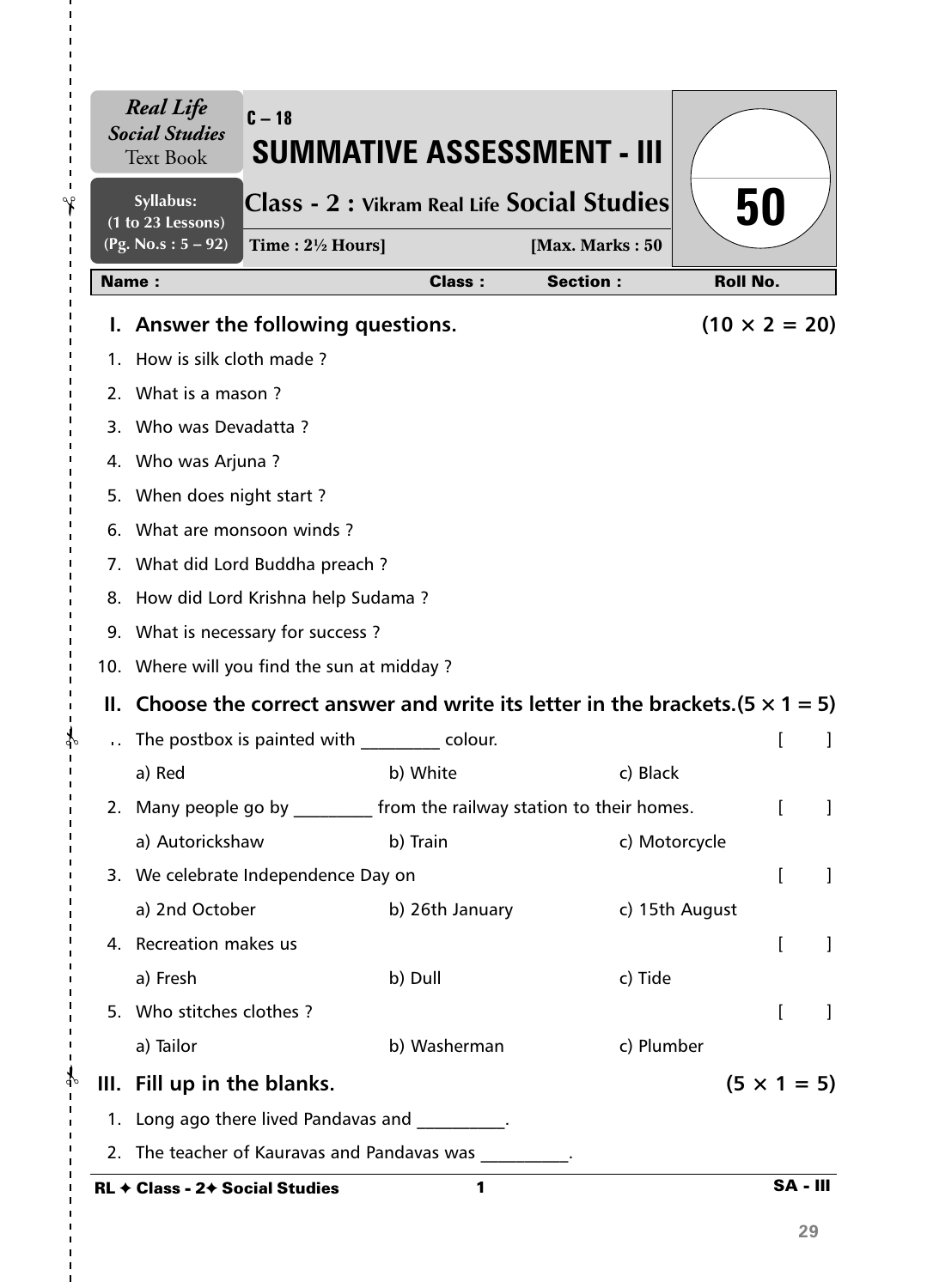- 3. Dronacharya taught \_\_\_\_\_\_\_\_ to the Kauravas and Pandavas.
- 4. Yudhistara was the \_\_\_\_\_\_\_\_\_\_ of the Pandavas.
- 5. Arjuna could see only the \_\_\_\_\_\_\_\_\_ of the bird.

## IV. Write "True" or "False".

- 1. The earth has more land than water.
- 2. Sea water is good for drinking.
- 3. There is no water under the earth.
- 4. We should respect our teachers.
- 5. An hour has 60 minutes.

## V. Match the following.

Summer season

Rainy season

Winter season

Spring season

# VI. Tick  $(V)$  for correct statements and  $(X)$  for wrong statements.

|                                          |  |                           | $(5 \times 1 = 5)$ |                                       |
|------------------------------------------|--|---------------------------|--------------------|---------------------------------------|
| 1. Recreation is a waste of time         |  |                           |                    |                                       |
| 2. Sun shines twinkle in the night.      |  |                           |                    |                                       |
| 3. Ships travel very fast.               |  |                           |                    |                                       |
| 4. Stars twinkle in the night.           |  |                           |                    | $\begin{bmatrix} 1 & 1 \end{bmatrix}$ |
| 5. Wheels are not needed for aeroplanes. |  |                           |                    |                                       |
| VII. Write the missing letters.          |  |                           | $(5 \times 1 = 5)$ |                                       |
| 1. $t$ __ le __ ram                      |  | 2. en $\_\_$ el $\_\_$ pe |                    |                                       |
| 3. $ae_{\_\_\_}o_{\_\_\_}$ lane          |  | 4. p__r___el              |                    |                                       |
| 5.1 t<br>er                              |  |                           |                    |                                       |

\*\*\*\*\*

 $\overline{2}$ 

SA - III